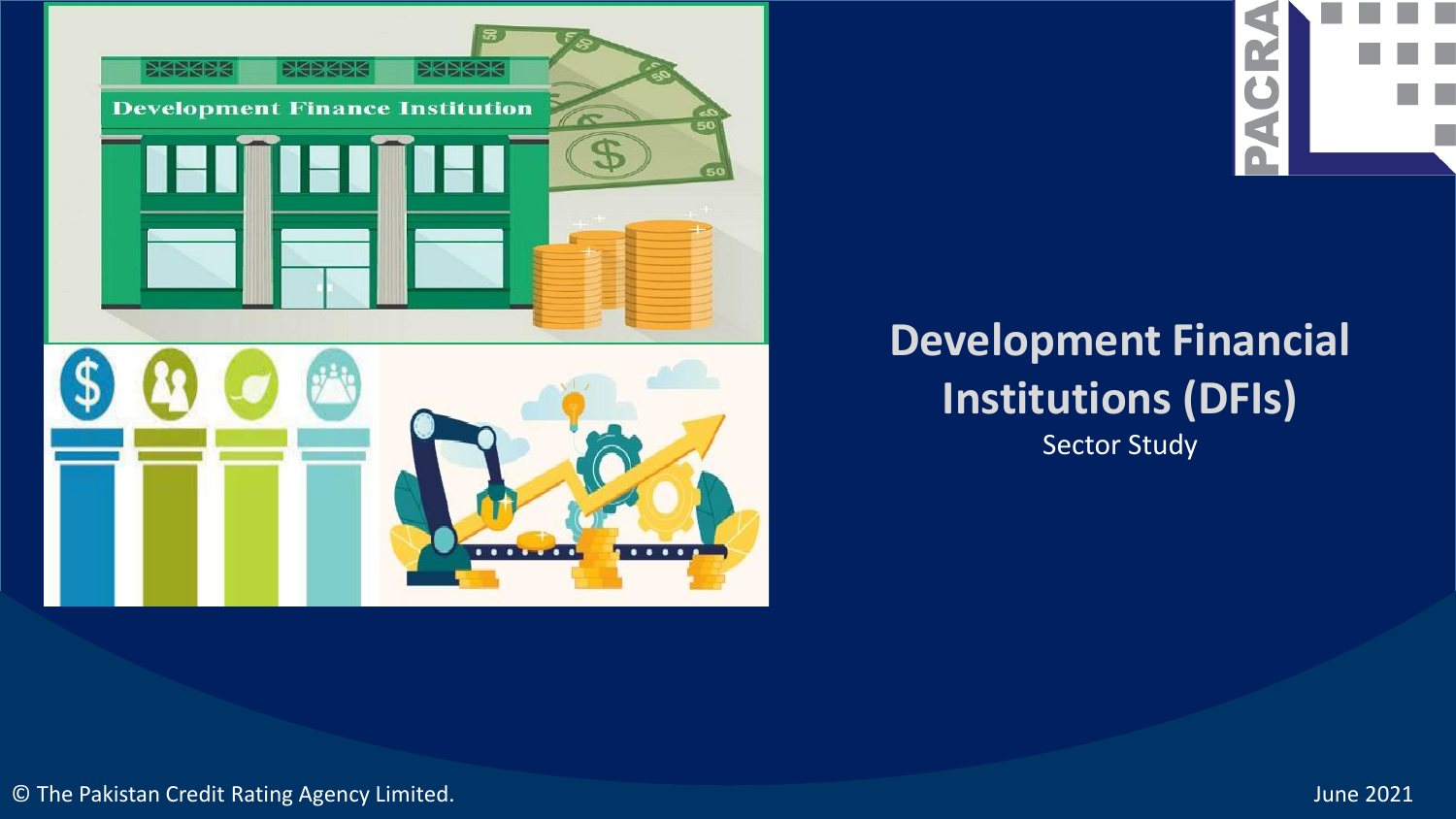### **TABLE OF CONTENTS**



| <b>Contents</b>                     | Page No.       |
|-------------------------------------|----------------|
| Introduction                        | 1              |
| <b>Global Overview</b>              | $\overline{2}$ |
| <b>Local Overview</b>               | 3              |
| Local Overview   Financial Position | 4              |
| Local Overview   Operating Position | 5              |
| Local Overview   Key Ratios         | 6              |
| <b>JVFIs</b>   Total Assets         | 7              |
| <b>JVFIs</b>   Advances             | 8              |
| JVFIs   Advances   Credit Quality   | 9              |
| JVFIs   Investments                 | 10             |
| <b>JVFIs</b>   Funding Base         | 12             |
| JVFIs   Liquidity                   | 14             |

| <b>Contents</b>                 | Page No. |
|---------------------------------|----------|
| JVFIs   Equity                  | 15       |
| <b>JVFIs</b>   Capital Adequacy | 16       |
| <b>JVFIs   Performance</b>      | 17       |
| Specific Objective DFIs   PMIC  | 19       |
| <b>Regulatory Framework</b>     | 20       |
| <b>Rating Curve</b>             | 21       |
| <b>SWOT Analysis</b>            | 22       |
| <b>Outlook</b>                  | 23       |
| <b>Bibliography</b>             | 24       |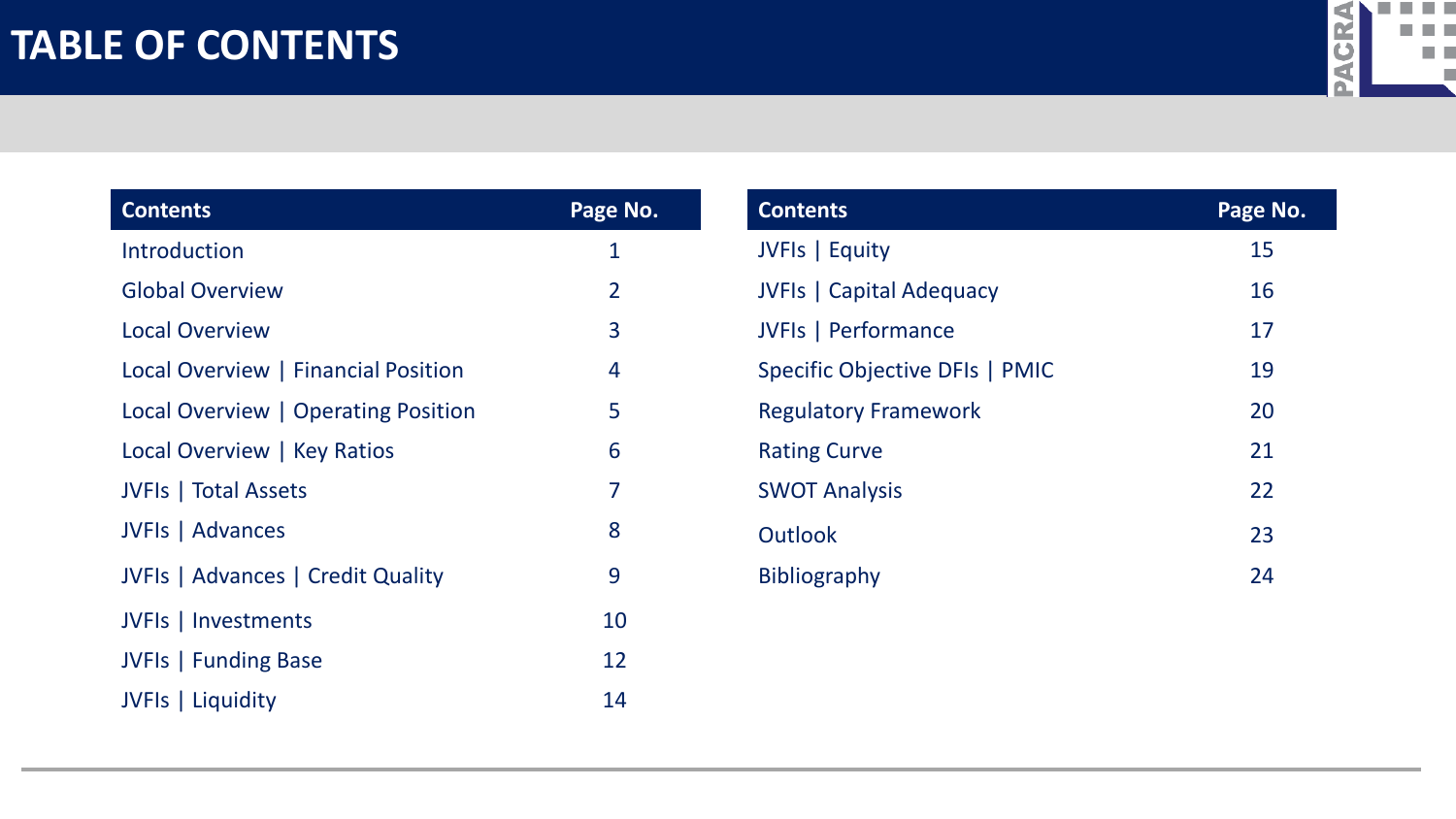

- Development Finance Institutions (DFIs) are specialised development banks or subsidiaries set up to support private sector development in developing countries. They are usually majority-owned by national governments and source their capital from national and/or international development funds or benefit from government guarantees. This ensures their creditworthiness, enabling them to raise large amounts of money on international capital markets and provide financing on very competitive terms.
- DFIs invest in private sector projects in low and middle-income countries to promote job creation and sustainable economic growth. They apply stringent investment criteria aimed at safeguarding financial sustainability, transparency, and environmental and social accountability.
- DFIs can be bilateral, serving to implement their government's foreign development and cooperation policy, or multilateral. Bilateral DFIs are either independent institutions, such as the Netherlands Development Finance Company (FMO), or part of larger bilateral development banks, such as the German Investment and Development Company (DEG), which is part of the German development bank KfW. They are both among the largest DFIs worldwide.
- Multilateral DFIs are private sector arms of International Financial Institutions (IFIs) that have been established by more than one country, and hence are subject to international laws. Their shareholders are generally national governments but could also occasionally include other international or private institutions. These institutions finance projects in support of the private sector mainly through equity investments, long-term loans and guarantees. They usually have a greater financing capacity than bilateral development banks and also act as a forum for close co-operation among governments. The main multilateral DFIs include African Development Bank (AFDB), Asian Development Bank (ADB) and European Investment Bank (EIB), among others.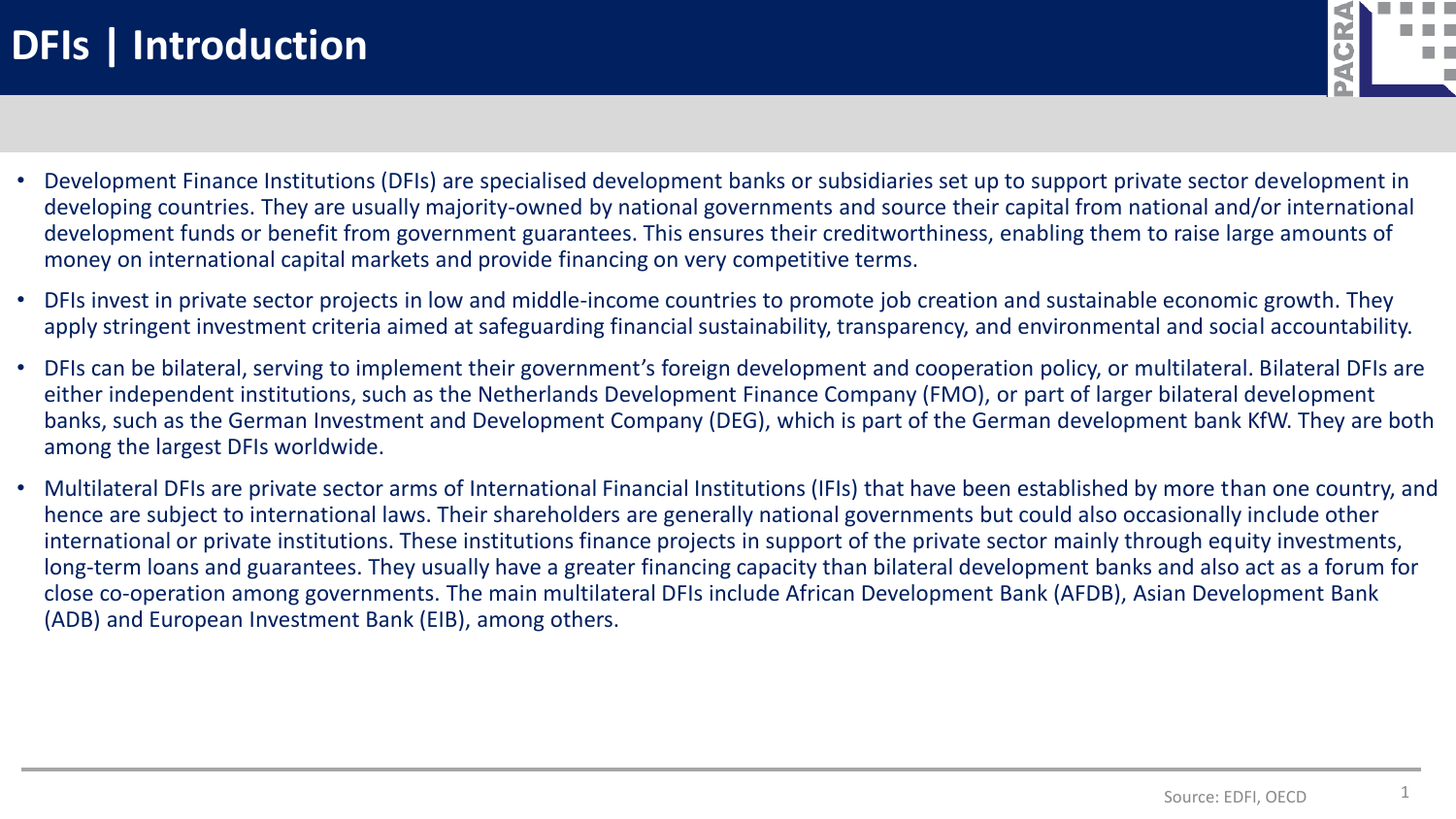

- In CY20, Official Development Assistance\* (ODA) amounted to USD~161.2bln, an increase of ~3.5% in real terms compared to CY19 when ODA stood at USD~156.5bln. The increase is in part due to international support of an inclusive global recovery in light of the pandemic and in part due to an increase in bilateral sovereign lending.
- The total ODA amount included USD~158bln in the form of grants, loans to sovereign entities, debt relief, and contributions to multilateral institutions. USD~1.3bln was contributed towards development oriented private sector instruments and USD~1.9bln was in the form of net loans and equities to private companies operating in ODA-eligible countries.
- **•** During CY20, the largest contributor to ODA was the United States with USD~35bln or 22% of global ODA. The remaining contributions were largely made up by European countries.
- The largest recipients of ODA are concentrated in Asia and Africa, and include countries such as Syria, Ethiopia, Bangladesh, Afghanistan and Nigeria among others. The top ten recipients account for ~25% of total ODA disbursements.

| Top 5 Recipients of ODA |
|-------------------------|
| % share                 |
| 6%                      |
| 3%                      |
| 3%                      |
| 3%                      |
| 2%                      |
| 83%                     |
| 100%                    |
|                         |

\*Official development assistance (ODA) is a category of flows used by the Development Assistance Committee of the OECD to measure foreign aid.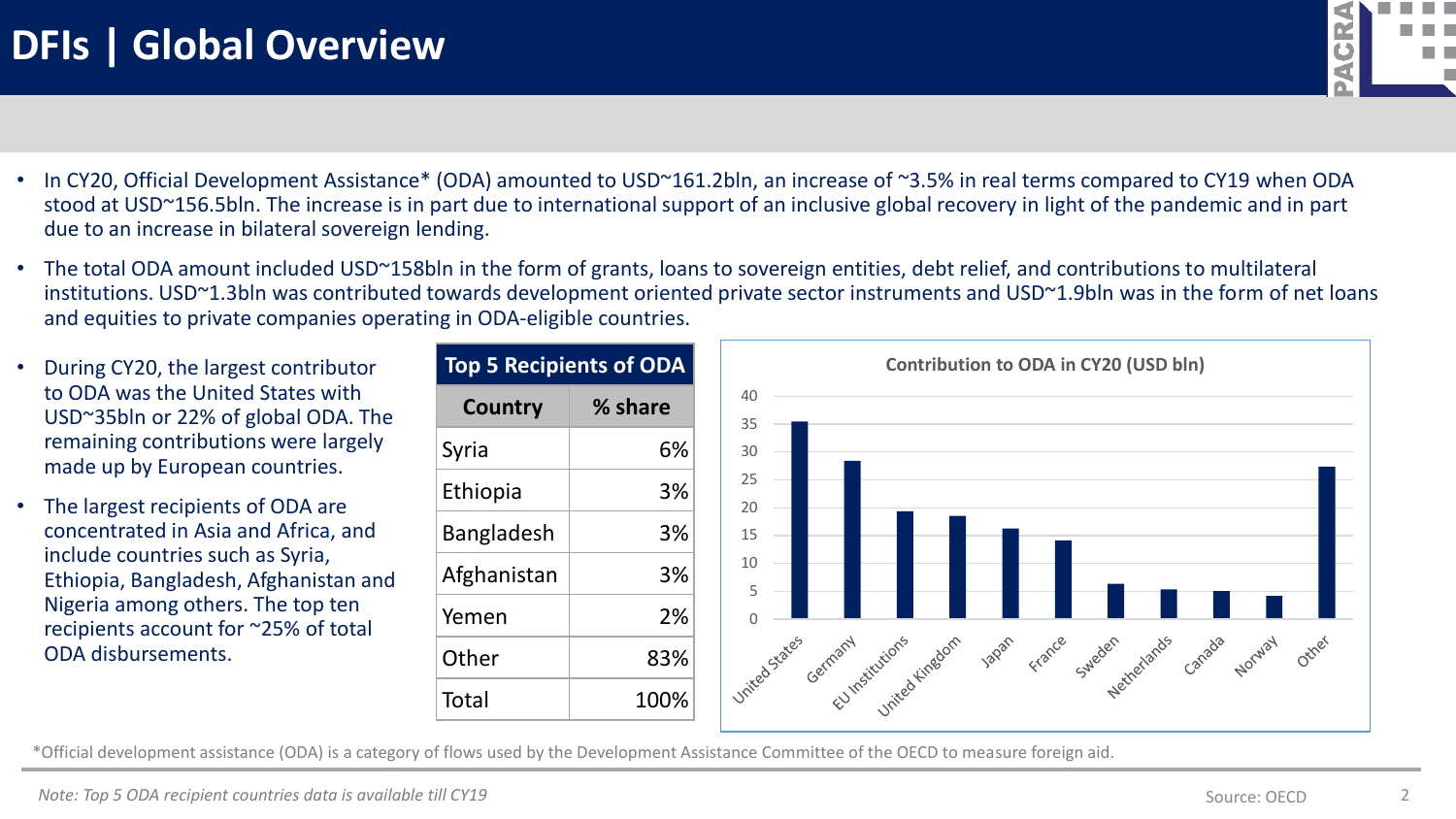

- There are two categories of Development Financial Institutions (DFIs) operating in Pakistan. Broad objective DFIs and Specific objectives DFIs. Broad objective DFIs are also known as Joint Venture Financial Institutions (JVFIs), and are majority owned by national governments in order to implement the government's foreign development policies. Specific objective DFIs are created for the development of a specific sector.
- The shareholding structure of JVFIs consists of 50% ownership of the Government of Pakistan, through either the Ministry of Finance or State Bank of Pakistan. The remaining 50% is owned by the respective foreign governments through relevant institutions.
- Meanwhile, ownership structures of specific objective DFIs is more varied with shareholding held by national and international financial and developmental institutions.

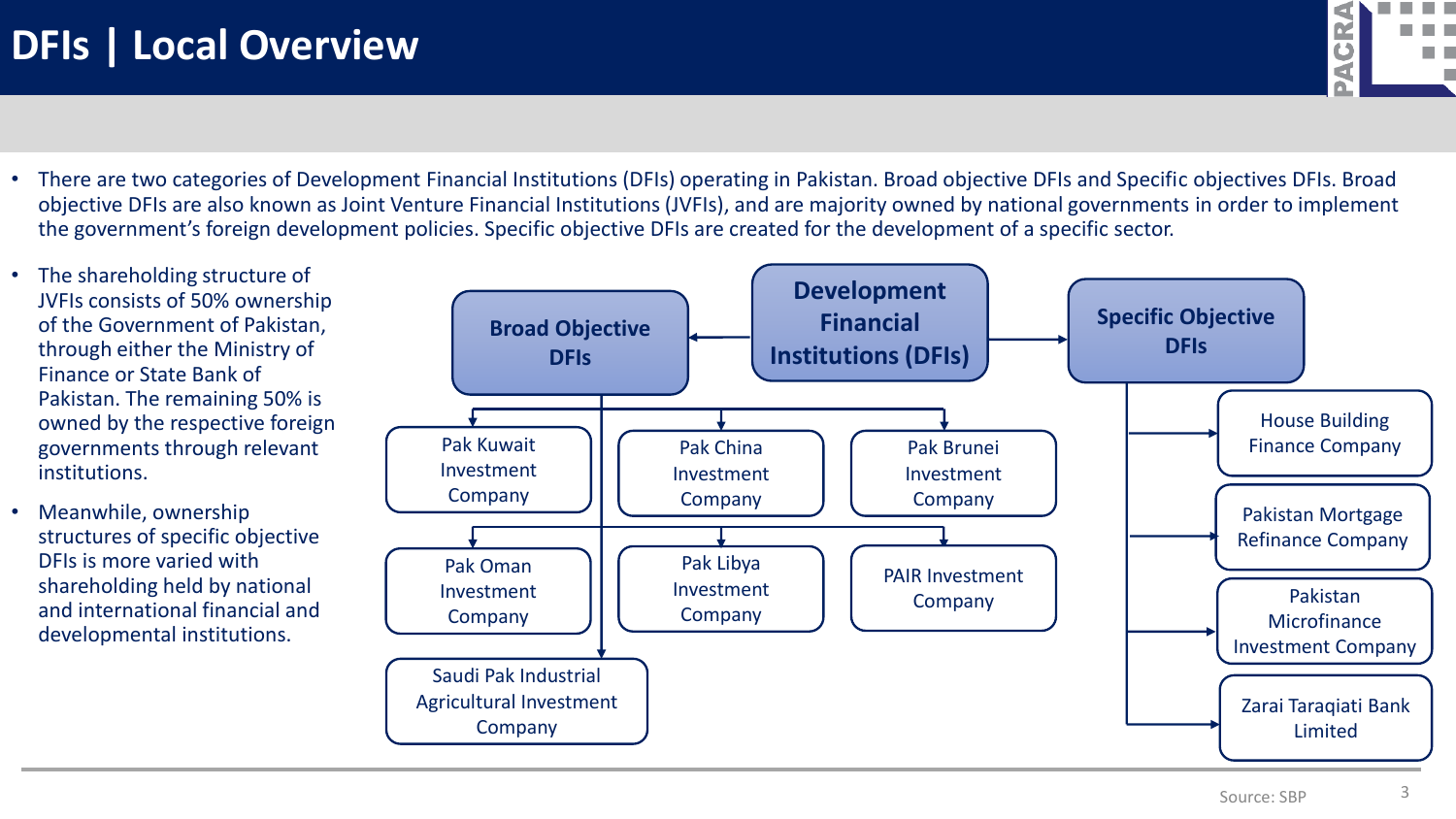# **DFIs | Local Overview**



#### **Financial Position**

| <b>Financial Position</b>                        |             |             |             |             |             |               |  |  |  |  |  |
|--------------------------------------------------|-------------|-------------|-------------|-------------|-------------|---------------|--|--|--|--|--|
| <b>Assets:</b>                                   | <b>CY16</b> | <b>CY17</b> | <b>CY18</b> | <b>CY19</b> | <b>CY20</b> | <b>1QCY21</b> |  |  |  |  |  |
| Cash & Balances With Treasury Banks              | 2,794       | 555         | 593         | 3,721       | 3,034       | 1,712         |  |  |  |  |  |
| <b>Balances With Other Banks</b>                 | 7,676       | 4,849       | 4,541       | 5,998       | 5,613       | 8,809         |  |  |  |  |  |
| Lending To Financial Institutions                | 8,405       | 12,757      | 16,998      | 16,881      | 10,228      | 11,670        |  |  |  |  |  |
| <b>Investments - Net</b>                         | 108,943     | 122,126     | 122,263     | 240,205     | 286,995     | 317,870       |  |  |  |  |  |
| Advances - Net                                   | 68,630      | 76,664      | 82,331      | 91,907      | 111,173     | 111,339       |  |  |  |  |  |
| <b>Operating Fixed Assets &amp; Other Assets</b> | 12,355      | 11,016      | 11,730      | 18,342      | 22,208      | 20,324        |  |  |  |  |  |
| <b>TOTAL ASSETS</b>                              | 208,802     | 227,968     | 238,455     | 377,054     | 439,251     | 471,724       |  |  |  |  |  |
|                                                  |             |             |             |             |             |               |  |  |  |  |  |
| Liabilities:                                     |             |             |             |             |             |               |  |  |  |  |  |
| <b>Borrowings From Financial Institution</b>     | 98,404      | 100,537     | 111,444     | 228,989     | 260,512     | 298,382       |  |  |  |  |  |
| Deposits And Other Accounts                      | 10,934      | 17,115      | 11,644      | 12,033      | 27,444      | 23,019        |  |  |  |  |  |
| Other Liabilities                                | 17,235      | 17,388      | 16,750      | 24,732      | 25,635      | 25,367        |  |  |  |  |  |
| <b>TOTAL LIABILITIES</b>                         | 126,574     | 128,508     | 132,217     | 260,023     | 307,570     | 341,125       |  |  |  |  |  |
|                                                  |             |             |             |             |             |               |  |  |  |  |  |
| Equity:                                          |             |             |             |             |             |               |  |  |  |  |  |
| <b>Share Capital</b>                             | 49,227      | 65,373      | 69,032      | 73,622      | 75,352      | 76,122        |  |  |  |  |  |
| <b>Reserves</b>                                  | 11,941      | 13,287      | 14,317      | 17,592      | 19,819      | 21,487        |  |  |  |  |  |
| <b>Unappropriated Profit</b>                     | 16,711      | 18,827      | 22,581      | 22,997      | 33,735      | 31,237        |  |  |  |  |  |
| Surplus/Deficit On Revaluation Of Assets         | 4,350       | 1,973       | 308         | 2,820       | 2,776       | 1,753         |  |  |  |  |  |
| <b>TOTAL EQUITY</b>                              | 82,229      | 99,460      | 106,238     | 117,031     | 131,681     | 130,599       |  |  |  |  |  |

Note: Includes all DFIS: JVFIs and Special Purpose Entities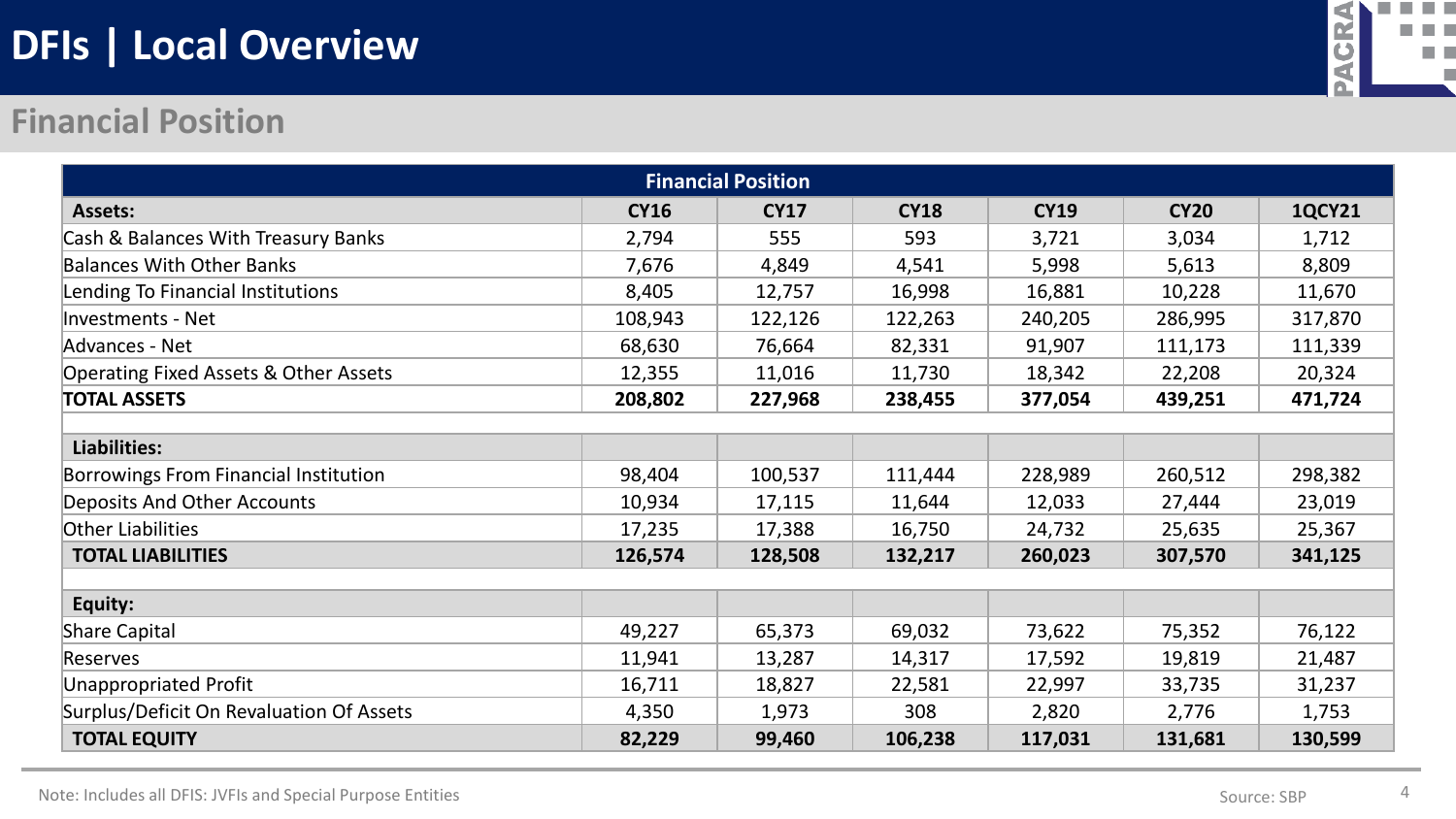# **DFIs | Local Overview**



### **Operating Position**

|                                               | <b>OPERATING POSITION</b> |             |             |             |             |               |  |  |  |  |  |  |
|-----------------------------------------------|---------------------------|-------------|-------------|-------------|-------------|---------------|--|--|--|--|--|--|
|                                               | <b>CY16</b>               | <b>CY17</b> | <b>CY18</b> | <b>CY19</b> | <b>CY20</b> | <b>1QCY21</b> |  |  |  |  |  |  |
| Net Mark-Up / Interest Income                 | 5,959                     | 6,469       | 7,043       | 10,567      | 13,818      | 2,925         |  |  |  |  |  |  |
| Net Mark-Up / Interest Income After Provision | 7,567                     | 7,009       | 7,161       | 9,198       | 12,054      | 3,016         |  |  |  |  |  |  |
| Total Non - Markup / Interest Income          | 6,496                     | 5,372       | 4,637       | 5,960       | 11,269      | 1,278         |  |  |  |  |  |  |
| Total Income                                  | 14,063                    | 12,381      | 11,798      | 15,157      | 23,323      | 4,295         |  |  |  |  |  |  |
| <b>Total Non-Markup/Interest Expenses</b>     | 4,829                     | 4,415       | 4,681       | 5,351       | 6,319       | 1,455         |  |  |  |  |  |  |
| <b>Profit/ (Loss) Before Taxation</b>         | 9,233                     | 7,967       | 7,117       | 9,806       | 17,004      | 2,840         |  |  |  |  |  |  |
| Less: Taxation                                | 2,248                     | 2,644       | 2,129       | 1,953       | 3,602       | 573           |  |  |  |  |  |  |
| <b>Profit/ (Loss) after Taxation</b>          | 6,985                     | 5,322       | 4,988       | 7,854       | 13,402      | 2,267         |  |  |  |  |  |  |

- The industry's profits after tax increased significantly by ~71% during CY20 and clocked in at PKR~13bln as compared to PKR~8bln in CY19.
- The increase was largely attributable to non-markup/interest income which grew by ~89% during CY20. In addition, net markup/interest income also increased by ~31% during the year.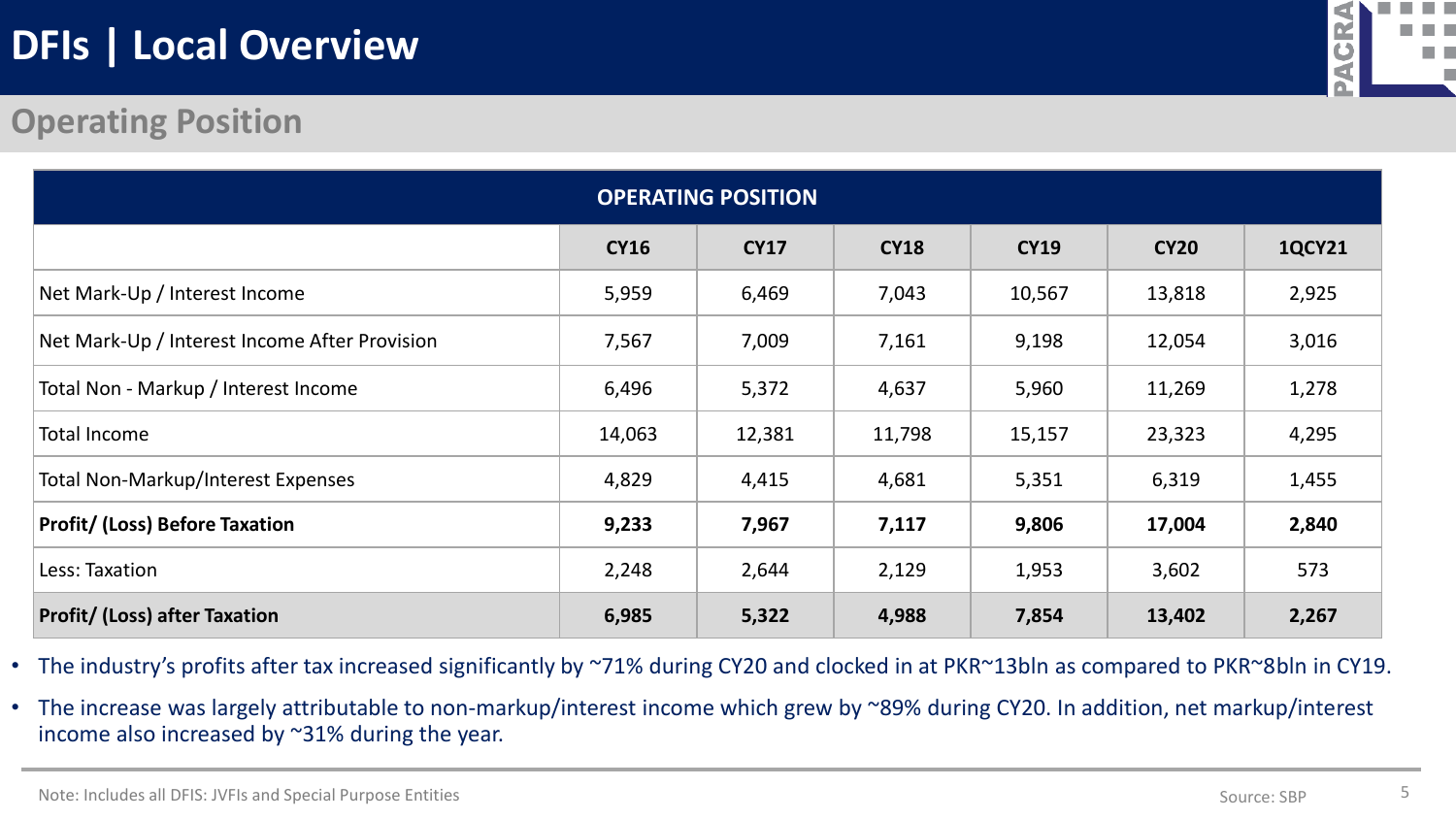# **DFIs | Local Overview**



#### **Key Ratios**

| <b>Key Ratios (%)</b>                    |             |             |             |             |             |               |  |  |  |  |  |
|------------------------------------------|-------------|-------------|-------------|-------------|-------------|---------------|--|--|--|--|--|
|                                          | <b>CY16</b> | <b>CY17</b> | <b>CY18</b> | <b>CY19</b> | <b>CY20</b> | <b>1QCY21</b> |  |  |  |  |  |
| Capital                                  |             |             |             |             |             |               |  |  |  |  |  |
| <b>Total Capital to Total RWA</b>        | 40.8        | 47.0        | 47.0        | 44.9        | 43.1        | 43.3          |  |  |  |  |  |
| Tier 1 Capital to Total RWA              | 39.6        | 46.1        | 46.3        | 43.7        | 41.7        | 42.2          |  |  |  |  |  |
| <b>Asset Quality</b>                     |             |             |             |             |             |               |  |  |  |  |  |
| <b>NPLs to Total Loans</b>               | 17.5        | 17.1        | 15.8        | 14.5        | 12.8        | 13.3          |  |  |  |  |  |
| Provision to NPLs (Coverage)             | 77.7        | 71.8        | 70.3        | 74.4        | 77.8        | 75.1          |  |  |  |  |  |
| <b>Earnings</b>                          |             |             |             |             |             |               |  |  |  |  |  |
| <b>ROA after Tax</b>                     | 3.6         | 2.4         | 2.2         | 2.7         | 3.3         | 2.0           |  |  |  |  |  |
| <b>ROE after Tax</b>                     | 8.7         | 5.8         | 4.9         | 7.2         | 10.7        | 6.9           |  |  |  |  |  |
| Net Interest Income to Gross Income      | 47.8        | 54.6        | 60.3        | 63.9        | 55.1        | 69.6          |  |  |  |  |  |
| <b>Operating Expense to Gross Income</b> | 38.8        | 37.3        | 40.1        | 32.4        | 25.2        | 34.6          |  |  |  |  |  |
| Liquidity                                |             |             |             |             |             |               |  |  |  |  |  |
| Liquid Assets/Total Assets               | 41.4        | 40.4        | 38.1        | 54.9        | 54.5        | 56.5          |  |  |  |  |  |
| iquid Assets/Short term Liabilities      | 90.2        | 90.9        | 86.9        | 97.6        | 97.5        | 98.2          |  |  |  |  |  |
| <b>Funding Mix*</b>                      |             |             |             |             |             |               |  |  |  |  |  |
| <b>Borrowings</b>                        | 88.9        | 85.5        | 90.5        | 94.8        | 89.8        | 92.3          |  |  |  |  |  |
| <b>Deposits</b>                          | 11.1        | 14.5        | 9.5         | 5.2         | 10.2        | 7.7           |  |  |  |  |  |

Note: Includes JVFIs and Special Purpose Entities, \* Funding Mix is based on JVFIs data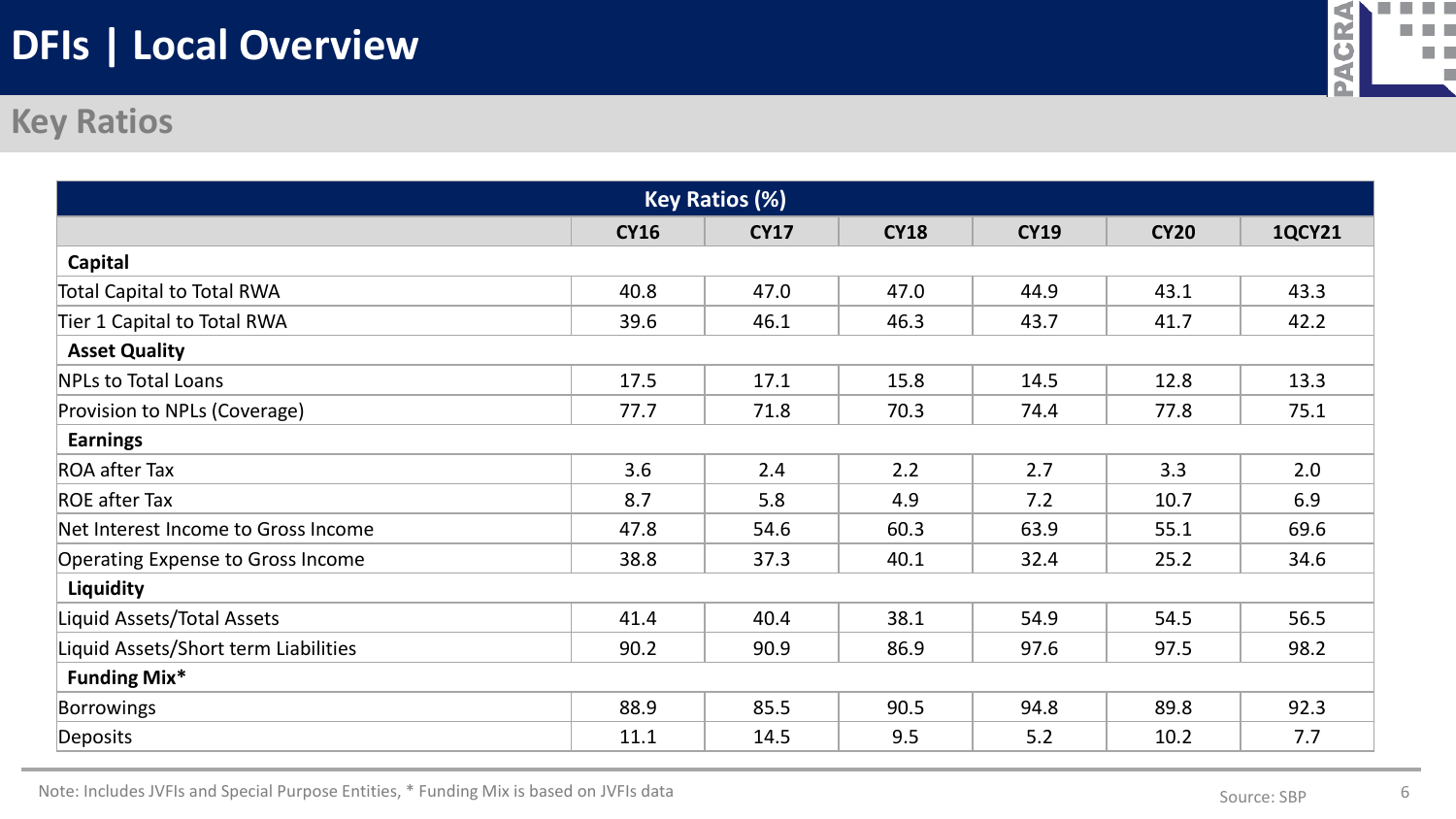

#### **Total Assets**

|                | <b>Total Assets (PKR mln)</b> |             |             |             |             |             |               |             | <b>Growth</b> |             |  |
|----------------|-------------------------------|-------------|-------------|-------------|-------------|-------------|---------------|-------------|---------------|-------------|--|
| Sr#            | <b>JVFI</b>                   | <b>CY16</b> | <b>CY17</b> | <b>CY18</b> | <b>CY19</b> | <b>CY20</b> | <b>1QCY21</b> | <b>CY18</b> | <b>CY19</b>   | <b>CY20</b> |  |
| Ŧ.             | Pak Kuwait                    | 28,941      | 29,129      | 29,977      | 65,781      | 106,826     | 113,696       | 3%          | 119%          | 62%         |  |
| $\overline{2}$ | Pak Oman                      | 39,806      | 64,669      | 58,110      | 92,083      | 96,806      | 111,809       | $-10%$      | 58%           | 5%          |  |
| 3              | Pak Brunei                    | 34,391      | 29,869      | 48,793      | 57,773      | 40,253      | 47,460        | 63%         | 18%           | $-30%$      |  |
| 4              | Saudi Pak                     | 24,332      | 22,167      | 19,191      | 37,085      | 48,236      | 44,771        | $-13%$      | 93%           | 30%         |  |
| 5              | Pak Libya                     | 18,896      | 19,163      | 20,428      | 29,089      | 37,010      | 39,853        | 7%          | 42%           | 27%         |  |
| 6              | Pak China                     | 22,518      | 24,421      | 19,762      | 33,403      | 31,409      | 33,060        | $-19%$      | 69%           | -6%         |  |
|                | PAIR                          | 18,598      | 17,686      | 18,525      | 21,475      | 21,290      | 22,637        | 5%          | 16%           | $-1\%$      |  |
|                | <b>Total</b>                  | 187,483     | 207,104     | 214,787     | 336,689     | 381,830     | 413,286       |             |               |             |  |
|                | <b>Growth YoY</b>             |             | 10%         | 4%          | 57%         | 13%         | 8%            |             |               |             |  |

• The asset base of JVFIs grew by ~13% in CY20 and ~8% in 1QCY20 to stand at PKR~413bln. The growth in total assets is largely attributable to increase in investments which is the largest component of total assets and constituted ~72% of JVFIs asset base at the end of 1QCY21.

• Pak Kuwait Investment Company (PKIC) has the largest contribution to total assets of JVFIs clocking in at PKR~114bln, a share of ~28% in 1QCY20. During CY20, PKIC also exhibited the highest growth in total assets of ~62% as the company's advances nearly doubled and investments grew by ~60% YoY basis.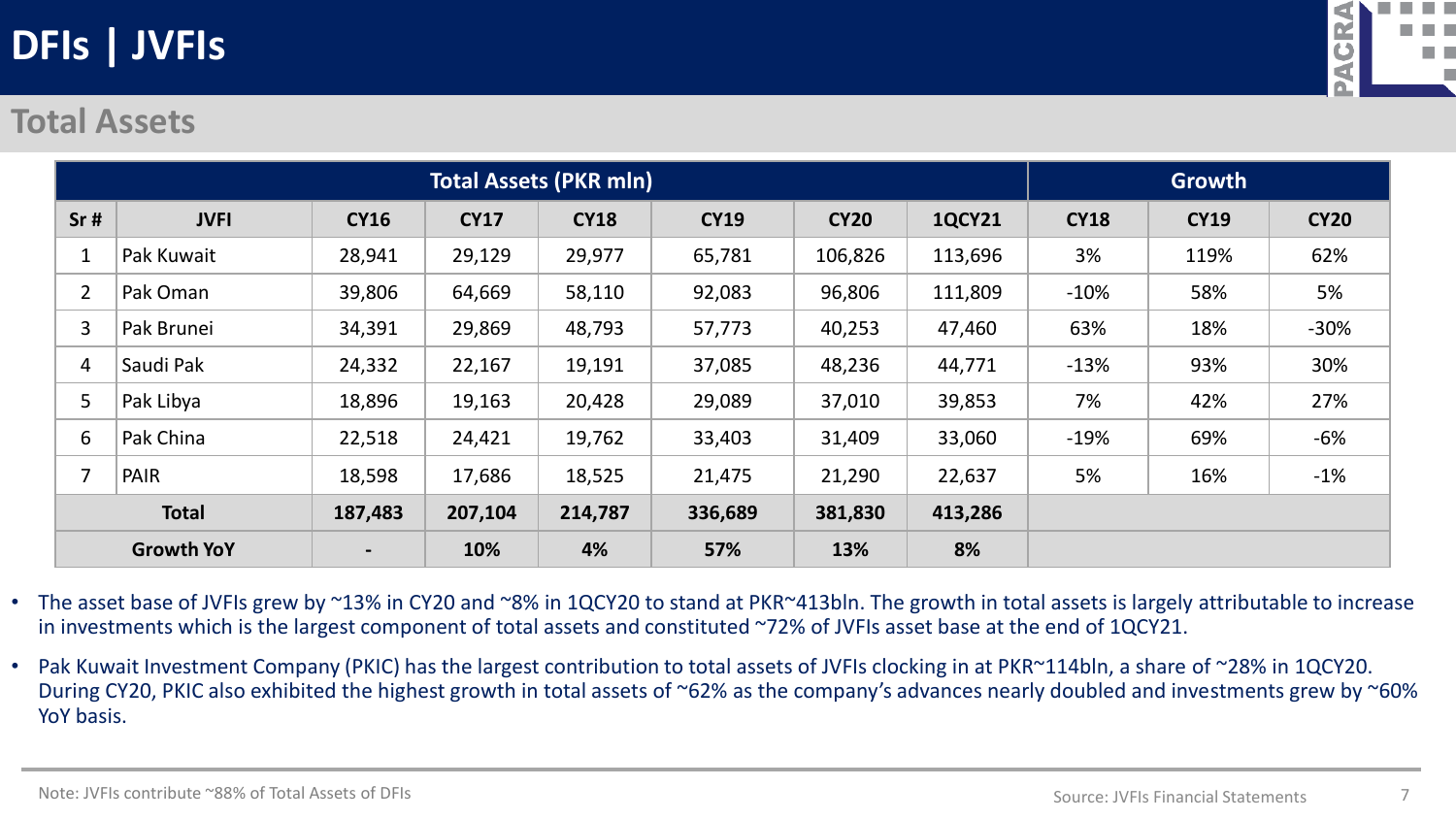

#### **Assets |** Advances

|                | <b>Advances (PKR mln)</b> |                              |             |             |             |             |               |             | <b>System Share</b> |             |  |
|----------------|---------------------------|------------------------------|-------------|-------------|-------------|-------------|---------------|-------------|---------------------|-------------|--|
| Sr#            | <b>JVFI</b>               | <b>CY16</b>                  | <b>CY17</b> | <b>CY18</b> | <b>CY19</b> | <b>CY20</b> | <b>1QCY21</b> | <b>CY18</b> | <b>CY19</b>         | <b>CY20</b> |  |
|                | Pak Kuwait                | 4,422                        | 3,166       | 2,698       | 6,655       | 14,257      | 13,806        | 4%          | 9%                  | 17%         |  |
| $\overline{2}$ | Pak Oman                  | 14,834                       | 18,788      | 20,480      | 20,024      | 20,935      | 20,122        | 29%         | 28%                 | 25%         |  |
| 3              | Pak Brunei                | 13,996                       | 18,768      | 20,330      | 18,771      | 19,133      | 17,443        | 29%         | 26%                 | 23%         |  |
| 4              | Saudi Pak                 | 8,256                        | 8,458       | 7,865       | 7,869       | 6,811       | 6,501         | 11%         | 11%                 | 8%          |  |
| 5              | Pak Libya                 | 2,838                        | 3,593       | 4,350       | 4,525       | 5,674       | 6,583         | 6%          | 6%                  | 7%          |  |
| 6              | Pak China                 | 6,040                        | 7,900       | 7,620       | 9,286       | 11,550      | 11,407        | 11%         | 13%                 | 14%         |  |
| 7              | <b>PAIR</b>               | 5,424                        | 4,653       | 6,224       | 5,390       | 6,165       | 6,780         | 9%          | 7%                  | 7%          |  |
|                | <b>Total</b>              | 55,811                       | 65,326      | 69,567      | 72,521      | 84,525      | 82,643        |             |                     |             |  |
|                | <b>Growth YoY</b>         | $\qquad \qquad \blacksquare$ | 17%         | 6%          | 4%          | 17%         | $-2%$         |             |                     |             |  |

- The total advances of JVFIs experienced significant growth of ~17% and stood at PKR~85bln at the end of CY20. However, during 1QCY21, advances fell by ~2% to PKR~83bln.
- In addition, the share of advances, which occupy ~20% share in total assets in 1QCY20, has fallen from ~30% share of total assets in CY16, largely due to the risk averse nature of DFIs.
- During CY20, the largest share of advances was held by Pak Oman Investment Company of PKR~21bln, equivalent to ~25% of total JVFIs advances.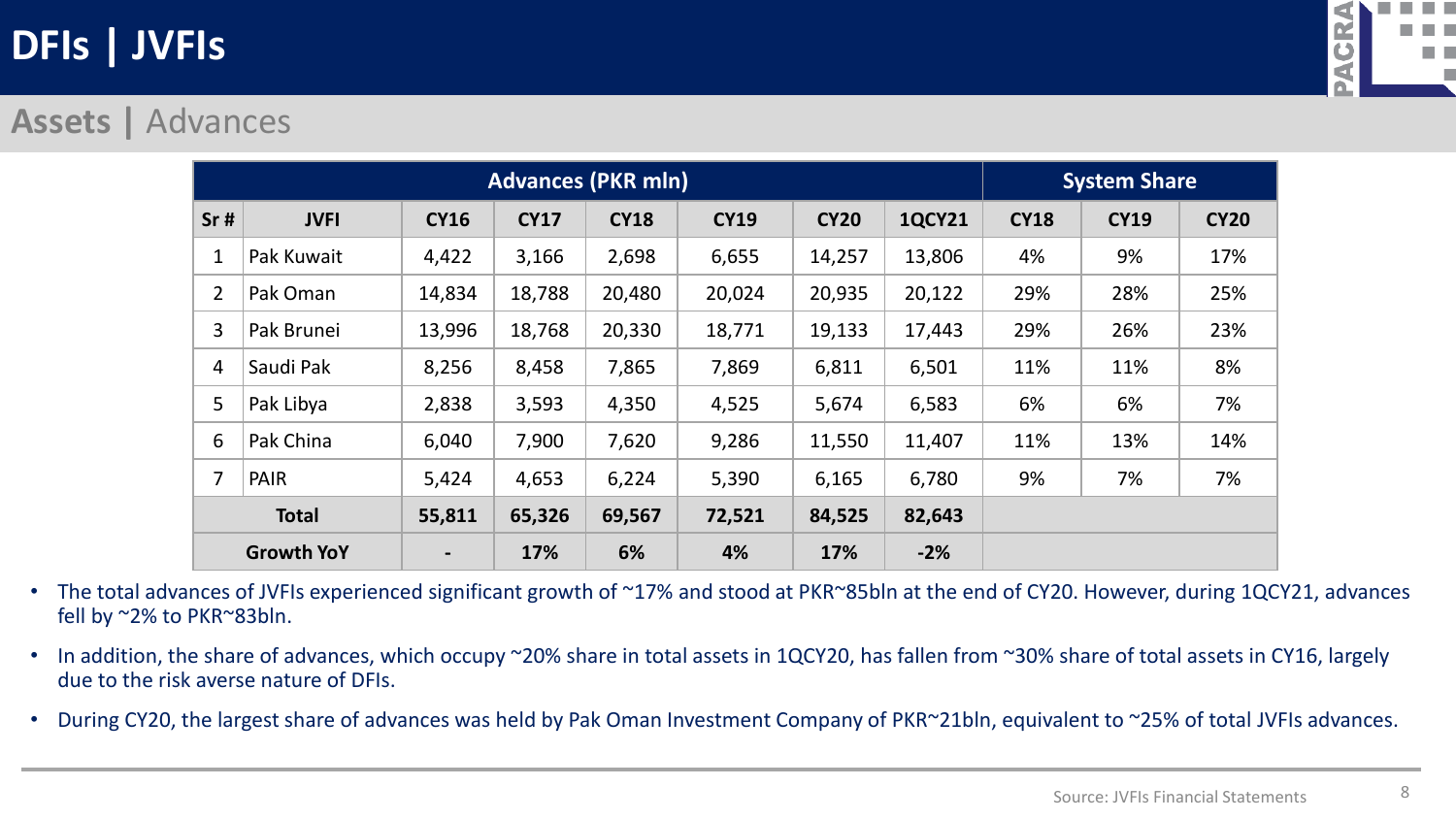

### **Assets |** Advances – Credit Quality

|                | <b>NPLs / Gross Advances</b> |             |             |             |             |               |  |  |  |  |  |
|----------------|------------------------------|-------------|-------------|-------------|-------------|---------------|--|--|--|--|--|
| Sr#            | <b>JVFI</b>                  | <b>CY17</b> | <b>CY18</b> | <b>CY19</b> | <b>CY20</b> | <b>1QCY21</b> |  |  |  |  |  |
| $\mathbf 1$    | Pak Kuwait                   | 20.4%       | 25.8%       | 29.0%       | 13.8%       | 6.7%          |  |  |  |  |  |
| $\overline{2}$ | Pak Oman                     | 6.1%        | 3.6%        | 3.2%        | 7.4%        | 7.0%          |  |  |  |  |  |
| 3              | Pak Brunei                   | 6.7%        | 3.1%        | 2.9%        | 5.1%        | 5.0%          |  |  |  |  |  |
| 4              | Saudi Pak                    | 24.8%       | 29.3%       | 40.6%       | 38.5%       | 41.0%         |  |  |  |  |  |
| 5              | Pak Libya                    | 45.9%       | 31.0%       | 26.7%       | 25.1%       | 17.0%         |  |  |  |  |  |
| 6              | Pak China                    | 4.8%        | 9.7%        | 12.2%       | 16.7%       | 13.6%         |  |  |  |  |  |
| 7              | <b>PAIR</b>                  | 15.3%       | 31.1%       | 25.3%       | 31.3%       | 26.9%         |  |  |  |  |  |
|                | Average                      | 17.7%       | 19.1%       | 20.0%       | 19.7%       | 16.8%         |  |  |  |  |  |

• The total Non Performing Loans (NPL) of JVFIs increased by ~18% during CY20 and stood at PKR~12.7bln as compared to PKR~10.8bln in CY19. However, NPLs exhibited slight decline of ~3% during the 1QCY21 and stood at PKR~12.3bln at the end of the period.

- The NPLs to gross advances ratio for CY20 remained relatively stable at ~19.7% as compared to ~20% in CY19. However, the ratio declined to ~16.8% in 1QCY21 on the back of slightly lower attrition in the period.
- The JVFIs loan exposure is tilted towards corporates and consists of diversified sectors including textiles, sugar, steel and automobile among many others. The comparatively significant exposure towards textile and sugar sectors may explain why the JVFIs Average NPLs to Gross Advances ratio is relatively high since these sectors generally have higher infection ratios.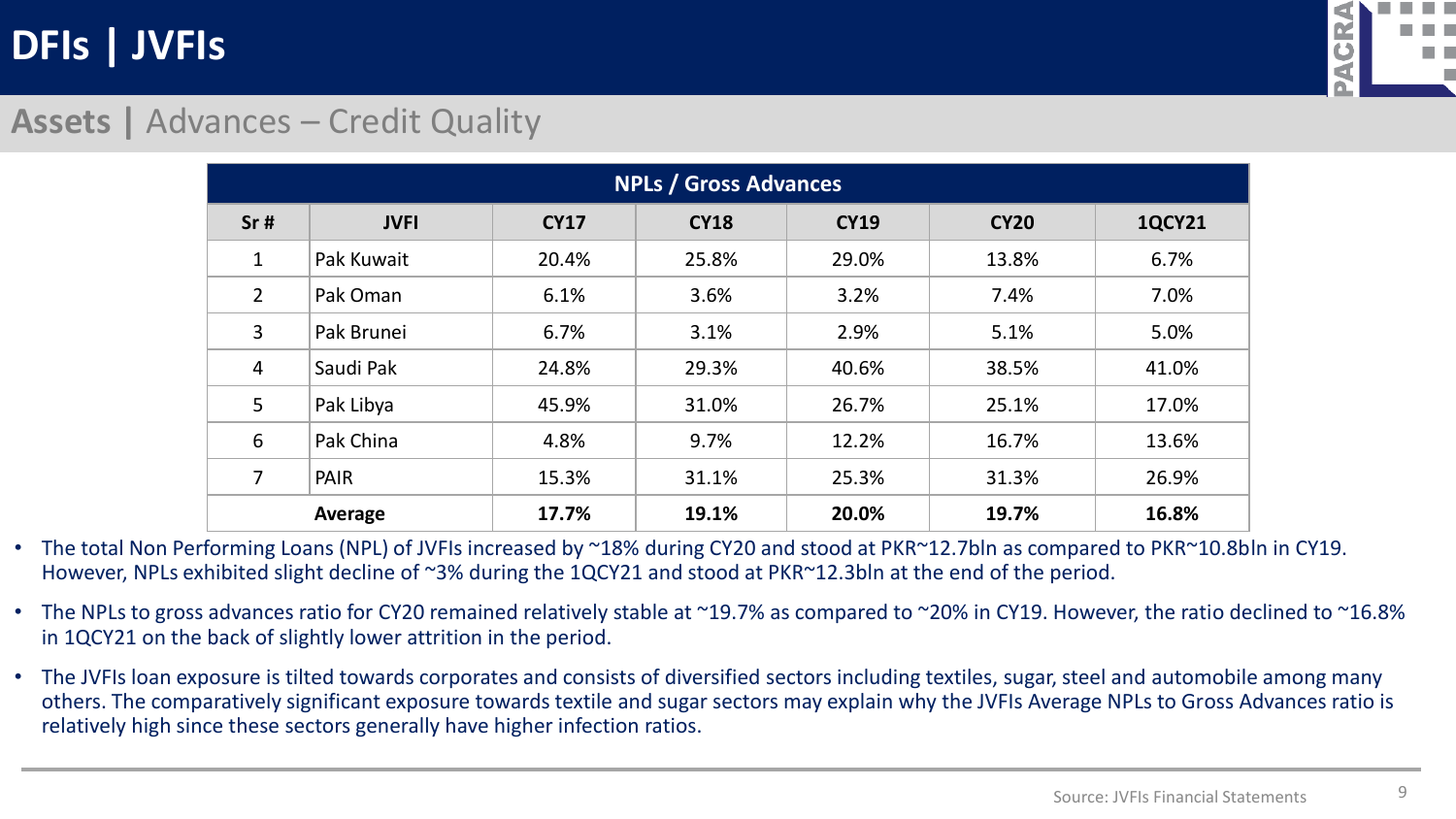

#### **Assets |** Investments

|                | <b>Investments (PKR mln)</b> |                |             |             |             |             |               |             |             | Growth      |  |  |
|----------------|------------------------------|----------------|-------------|-------------|-------------|-------------|---------------|-------------|-------------|-------------|--|--|
| Sr#            | <b>JVFI</b>                  | <b>CY16</b>    | <b>CY17</b> | <b>CY18</b> | <b>CY19</b> | <b>CY20</b> | <b>1QCY21</b> | <b>CY18</b> | <b>CY19</b> | <b>CY20</b> |  |  |
| 1              | Pak Kuwait                   | 21,206         | 22,923      | 25,815      | 56,341      | 90,459      | 92,428        | 13%         | 118%        | 61%         |  |  |
| $\overline{2}$ | Pak Oman                     | 20,832         | 40,241      | 28,433      | 59,376      | 68,217      | 87,253        | $-29%$      | 109%        | 15%         |  |  |
| 3              | Pak Brunei                   | 16,658         | 7,679       | 26,117      | 31,817      | 17,483      | 27,192        | 240%        | 22%         | $-45%$      |  |  |
| 4              | Saudi Pak                    | 11,349         | 9,468       | 4,159       | 23,904      | 35,557      | 33,382        | $-56%$      | 475%        | 49%         |  |  |
| 5              | Pak Libya                    | 13,184         | 9,700       | 11,832      | 19,020      | 24,913      | 26,117        | 22%         | 61%         | 31%         |  |  |
| 6              | Pak China                    | 7,734          | 13,848      | 9,976       | 19,130      | 15,658      | 17,748        | $-28%$      | 92%         | $-18%$      |  |  |
| $\overline{7}$ | PAIR                         | 11,843         | 11,044      | 11,260      | 14,664      | 13,652      | 14,557        | 2%          | 30%         | $-7%$       |  |  |
|                | <b>Total</b>                 | 102,806        | 114,903     | 117,593     | 224,252     | 265,938     | 298,678       |             |             |             |  |  |
|                | <b>Growth YoY</b>            | $\blacksquare$ | 12%         | 2%          | 91%         | 19%         | 12%           |             |             |             |  |  |

• The industry's investments showed steady growth in CY20, ~19%, and 1QCY21, ~12%, and stood at PKR~299bln at the end of the period.

- Investment in government securities makes up the majority of the investment portfolio of JVFIs with a share of ~75% in CY20. Other investments include equities, non-government debt securities and investments in associates.
- During CY20, the largest share of investments was held by Pak Kuwait Investment Company of PKR~90bln, equivalent to ~34% of total JVFIs investments, which also showed the largest increase of ~61% during the year.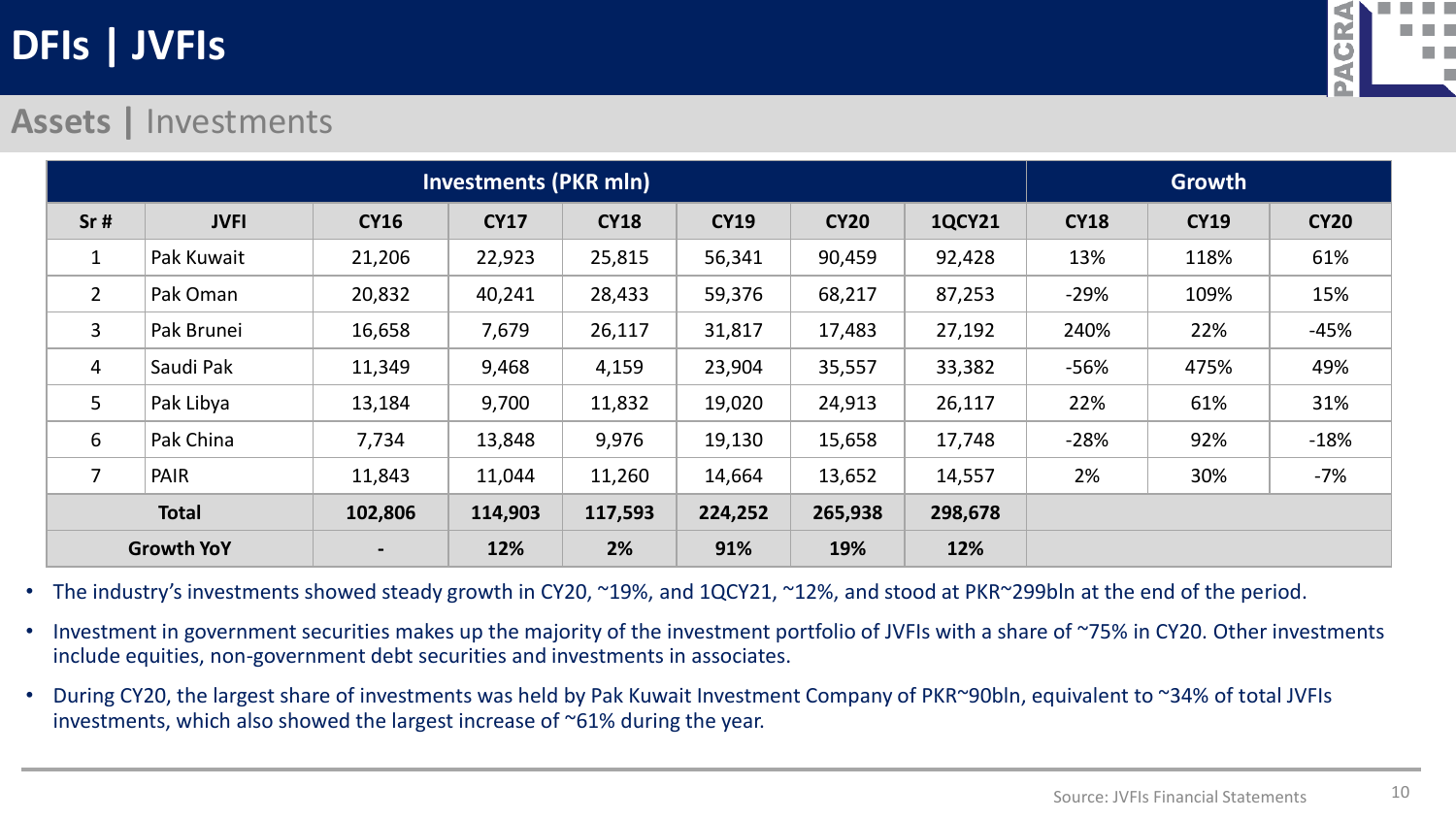

#### **Assets |** Investments Share

|                | <b>Investments / Total Assets</b> |             |             |             |             |             |               |  |  |  |  |
|----------------|-----------------------------------|-------------|-------------|-------------|-------------|-------------|---------------|--|--|--|--|
| Sr#            | <b>JVFI</b>                       | <b>CY16</b> | <b>CY17</b> | <b>CY18</b> | <b>CY19</b> | <b>CY20</b> | <b>1QCY21</b> |  |  |  |  |
| 1              | Pak Kuwait                        | 73%         | 79%         | 86%         | 86%         | 85%         | 81%           |  |  |  |  |
| $\overline{2}$ | Pak Oman                          | 52%         | 62%         | 49%         | 64%         | 70%         | 78%           |  |  |  |  |
| 3              | Pak Brunei                        | 48%         | 26%         | 54%         | 55%         | 43%         | 57%           |  |  |  |  |
| $\overline{4}$ | Saudi Pak                         | 47%         | 43%         | 22%         | 64%         | 74%         | 75%           |  |  |  |  |
| 5              | Pak Libya                         | 70%         | 51%         | 58%         | 65%         | 67%         | 66%           |  |  |  |  |
| 6              | Pak China                         | 34%         | 57%         | 50%         | 57%         | 50%         | 54%           |  |  |  |  |
| $\overline{7}$ | PAIR                              | 64%         | 62%         | 61%         | 68%         | 64%         | 64%           |  |  |  |  |
|                | Average                           | 55%         | 54%         | 54%         | 66%         | 65%         | 68%           |  |  |  |  |

• The share of investments in the total asset base has remained constant at ~55% from CY16 to CY18 and has since then increased to ~72% in 1QCY21. This was spurred by the increase in yields of government securities, which occupy the largest share in investments, towards the end of CY18 and in CY19.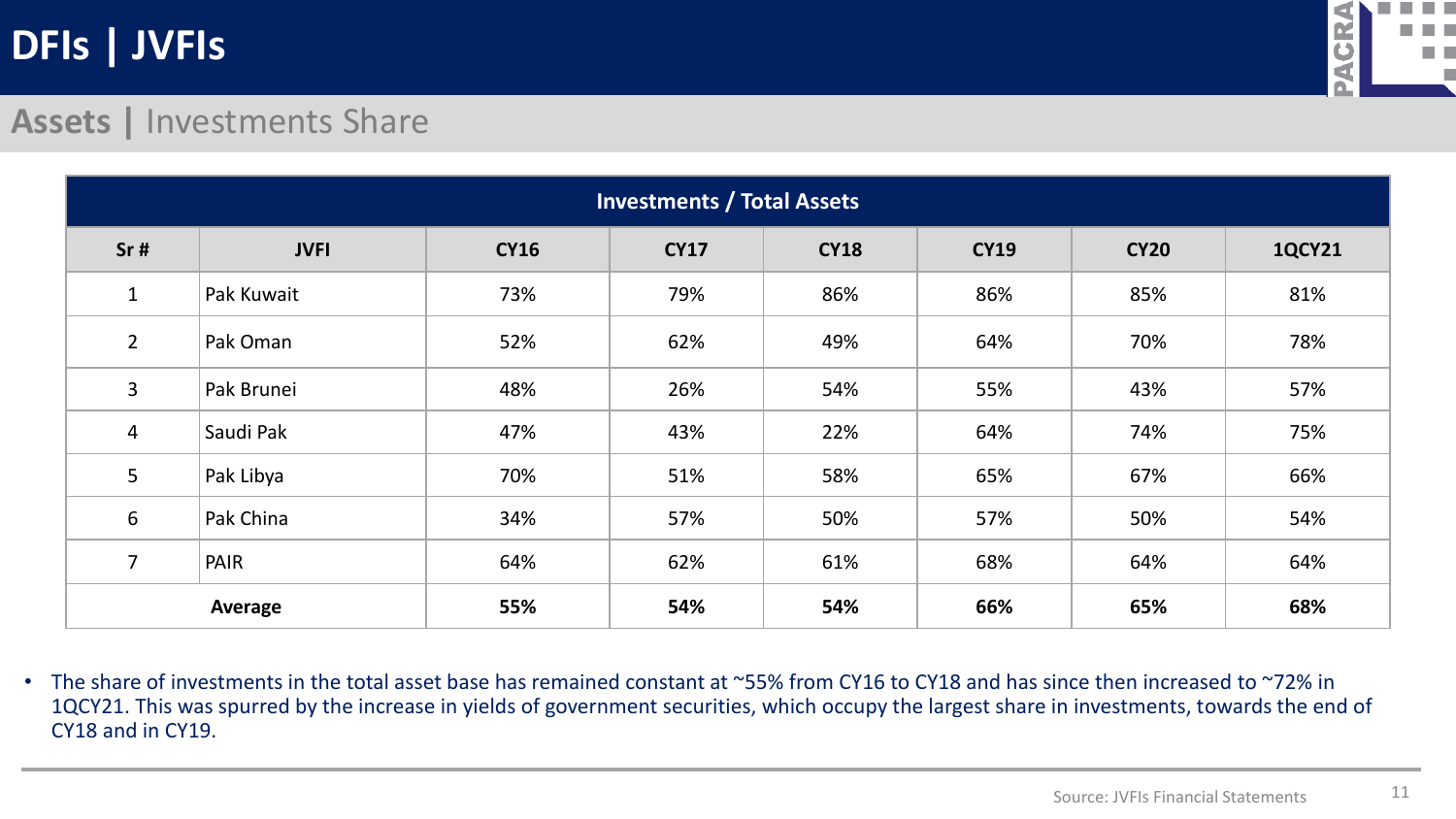

### **Funding Mix |** Borrowings

|                   | <b>Borrowings (PKR mln)</b> |             |             |             |             |             |               |  |  |  |  |
|-------------------|-----------------------------|-------------|-------------|-------------|-------------|-------------|---------------|--|--|--|--|
| Sr#               | <b>JVFI</b>                 | <b>CY16</b> | <b>CY17</b> | <b>CY18</b> | <b>CY19</b> | <b>CY20</b> | <b>1QCY21</b> |  |  |  |  |
| $\mathbf 1$       | Pak Kuwait                  | 2,662       | 2,562       | 1,371       | 28,953      | 62,153      | 67,809        |  |  |  |  |
| $\overline{2}$    | Pak Oman                    | 25,151      | 44,608      | 39,962      | 73,681      | 70,552      | 90,100        |  |  |  |  |
| 3                 | Pak Brunei                  | 20,493      | 13,967      | 36,890      | 45,152      | 27,763      | 35,696        |  |  |  |  |
| 4                 | Saudi Pak                   | 10,718      | 9,077       | 5,771       | 22,759      | 32,320      | 29,057        |  |  |  |  |
| 5                 | Pak Libya                   | 13,392      | 14,367      | 15,353      | 21,914      | 26,392      | 28,835        |  |  |  |  |
| 6                 | Pak China                   | 8,196       | 9,577       | 4,181       | 16,119      | 12,903      | 14,642        |  |  |  |  |
| $\overline{7}$    | <b>PAIR</b>                 | 6,550       | 6,371       | 7,916       | 10,843      | 10,223      | 11,671        |  |  |  |  |
|                   | <b>Total</b>                | 87,162      | 100,528     | 111,444     | 219,422     | 242,306     | 277,810       |  |  |  |  |
| <b>Growth YoY</b> |                             |             | 15%         | 11%         | 97%         | 10%         | 13%           |  |  |  |  |

• The industry's funding mix is largely tilted towards borrowings. Attracting low cost deposits in competition with commercial banks remains a constraining factor for the Industry to expand its funding base. Borrowings grew by ~10% and stood at PKR~245bln at the end of CY20. During 1QCY21, there was a further increase of ~13% in borrowings as they rose to PKR~278bln.

• The largest share in JVFIs total borrowing is occupied by Pak Oman Investment Company with PKR~90bln, equivalent to ~32% of the total Industry borrowing.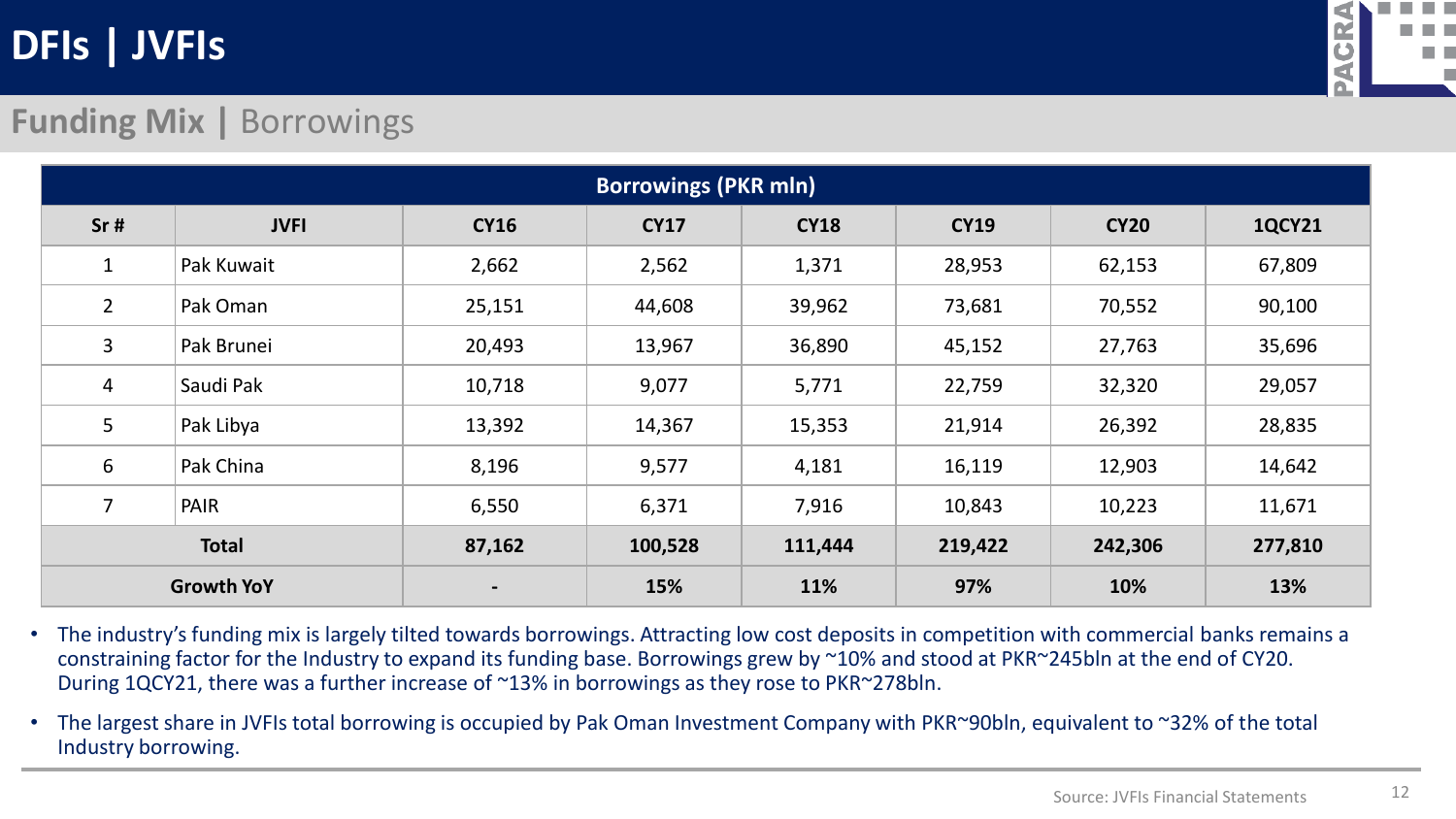

### **Funding Mix | Deposits**

|                |                   | System Share   |              |                          |                          |             |               |             |             |             |
|----------------|-------------------|----------------|--------------|--------------------------|--------------------------|-------------|---------------|-------------|-------------|-------------|
| Sr#            | <b>JVFI</b>       | <b>CY16</b>    | <b>CY17</b>  | <b>CY18</b>              | <b>CY19</b>              | <b>CY20</b> | <b>1QCY21</b> | <b>CY18</b> | <b>CY19</b> | <b>CY20</b> |
| $\mathbf{1}$   | Pak Kuwait        | $\overline{4}$ | $\mathbf{3}$ | 35                       | $\overline{\phantom{a}}$ | 2,820       | 2,220         | 0%          | 0%          | 10%         |
| $2^{\circ}$    | Pak Oman          | 5,343          | 10,501       | 9,010                    | 8,576                    | 15,869      | 11,991        | 77%         | 71%         | 58%         |
| 3              | Pak Brunei        | 2,913          | 4,751        | 725                      | 620                      | 830         | 500           | 6%          | 5%          | 3%          |
| $\overline{4}$ | Saudi Pak         | 131            | 8            | 8                        | 510                      | 2,446       | 2,508         | 0%          | 4%          | 9%          |
| 5              | Pak Libya         | 463            | 39           | 644                      | 1,551                    | 4,043       | 4,346         | 6%          | 13%         | 15%         |
| 6              | Pak China         | $\sim$         | $\sim$       | $\overline{\phantom{a}}$ | $\overline{\phantom{a}}$ | 512         | 512           | 0%          | 0%          | 2%          |
| $\overline{7}$ | PAIR              | 2,080          | 1,814        | 1,222                    | 775                      | 924         | 941           | 10%         | 6%          | 3%          |
|                | <b>Total</b>      | 10,934         | 17,115       | 11,644                   | 12,033                   | 27,444      | 23,019        |             |             |             |
|                | <b>Growth YoY</b> | $\blacksquare$ | 57%          | $-32%$                   | 3%                       | 128%        | $-16%$        |             |             |             |

- The Industry's deposit mobilization grew significantly in CY20, an overall growth of ~128%. However, a decline of ~16% was observed in 1QCY21 and deposits fell to PKR~23bln.
- Despite the increase, contribution from deposits to the total funding base remains low at ~7.7% of total funding.
- Pak Oman Investment Company has the largest deposit portfolio among JVFIs and accounted for ~58% of total deposits in CY20.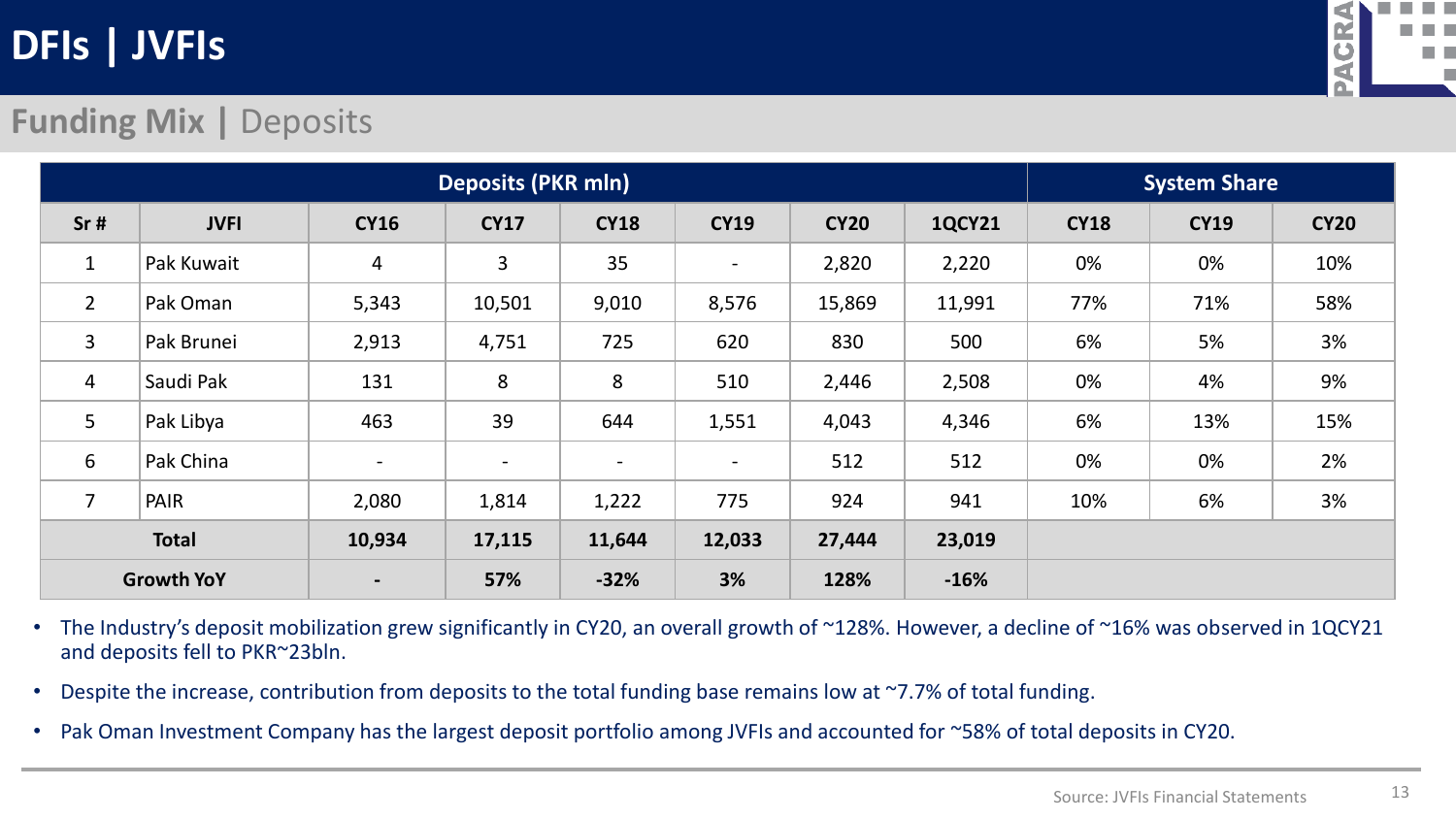

### **Liquidity**

|                | Liquid Assets / (Deposits + Borrowing) |             |             |             |             |             |  |  |  |
|----------------|----------------------------------------|-------------|-------------|-------------|-------------|-------------|--|--|--|
| Sr#            | <b>JVFI</b>                            | <b>CY16</b> | <b>CY17</b> | <b>CY18</b> | <b>CY19</b> | <b>CY20</b> |  |  |  |
| $\mathbf{1}$   | Pak Kuwait                             | 275.2%      | 320.8%      | 617.1%      | 108.6%      | 93.4%       |  |  |  |
| $\overline{2}$ | Pak Oman                               | 67.4%       | 72.9%       | 57.7%       | 71.2%       | 77.1%       |  |  |  |
| 3              | Pak Brunei                             | 73.7%       | 24.0%       | 61.0%       | 62.7%       | 51.3%       |  |  |  |
| $\overline{4}$ | Saudi Pak                              | 93.2%       | 89.5%       | 49.7%       | 130.7%      | 99.4%       |  |  |  |
| 5              | Pak Libya                              | 80.9%       | 48.0%       | 12.5%       | 12.8%       | 15.6%       |  |  |  |
| 6              | Pak China                              | 131.0%      | 145.0%      | 188.5%      | 113.2%      | 83.0%       |  |  |  |
|                | PAIR                                   | 121.2%      | 102.1%      | 85.1%       | 97.0%       | 39.6%       |  |  |  |
|                | Average                                | 120.4%      | 114.6%      | 153.1%      | 85.2%       | 65.6%       |  |  |  |

- JVFIs have a high level of average liquidity as the majority of their assets are in the form of investments in government securities and listed shares.
- Average liquidity has reduced in last two years, falling from ~153% in CY18 to ~66% in CY20 as deposits and borrowings have grown at a greater rate as compared to liquid assets.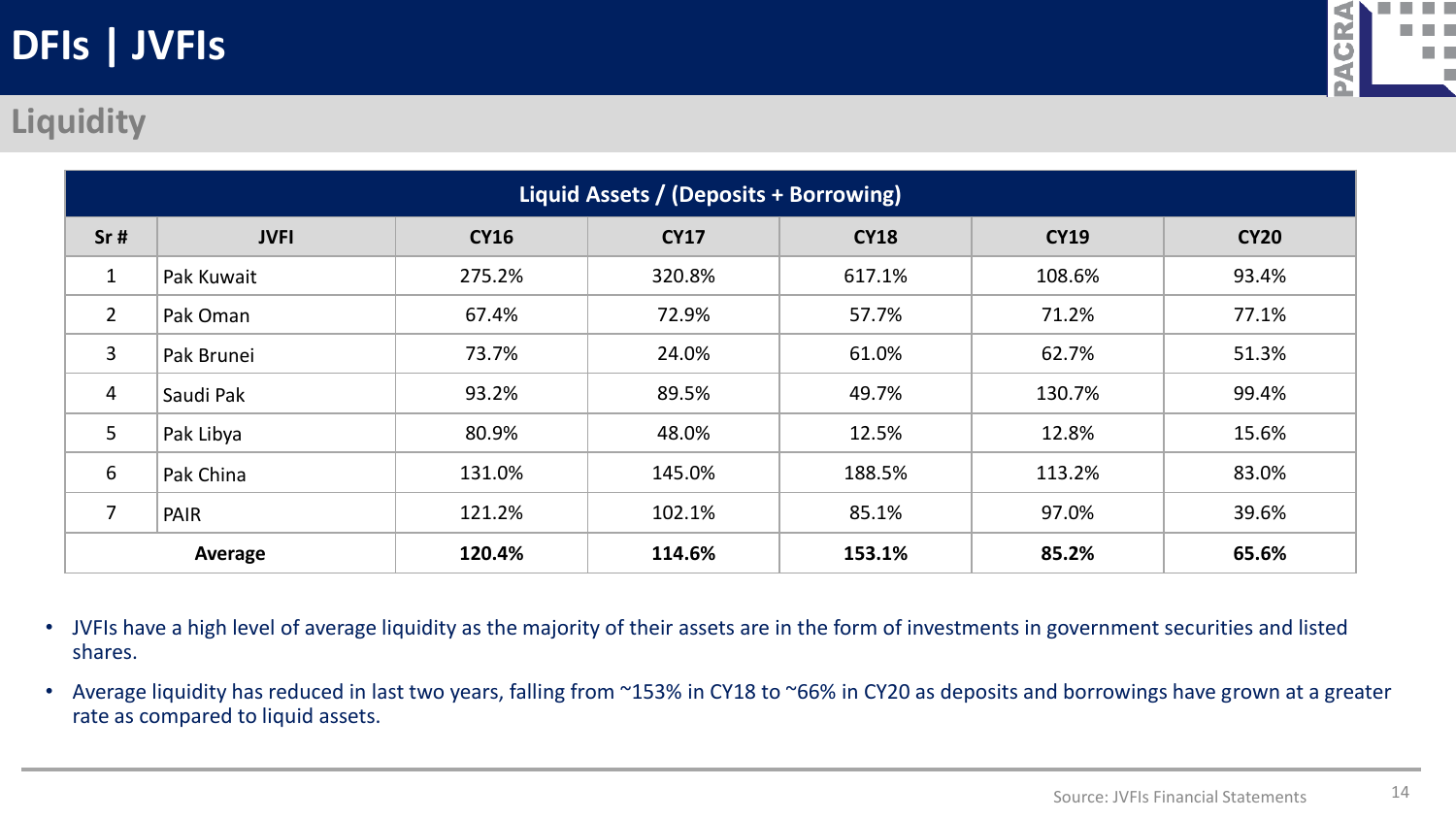

### **Equity**

|                   | <b>Equity (PKR mln)</b> |                 |             |             |             |             |               |  |  |
|-------------------|-------------------------|-----------------|-------------|-------------|-------------|-------------|---------------|--|--|
| Sr#               | <b>JVFI</b>             | <b>CY16</b>     | <b>CY17</b> | <b>CY18</b> | <b>CY19</b> | <b>CY20</b> | <b>1QCY21</b> |  |  |
|                   | Pak Kuwait              | 22,822          | 24,807      | 26,549      | 33,535      | 37,717      | 38,514        |  |  |
| $\overline{2}$    | Pak Oman                | 8,107           | 8,123       | 8,143       | 8,353       | 9,083       | 8,703         |  |  |
| 3                 | Pak Brunei              | 10,491          | 10,658      | 9,960       | 10,549      | 10,733      | 10,400        |  |  |
| 4                 | Saudi Pak               | 12,386          | 12,205      | 12,649      | 13,003      | 12,912      | 12,769        |  |  |
| 5                 | Pak Libya               | 4,669           | 4,713       | 4,168       | 5,254       | 5,963       | 6,018         |  |  |
| 6                 | Pak China               | 14,001          | 14,668      | 15,361      | 16,632      | 17,482      | 17,575        |  |  |
| 7                 | PAIR                    | 9,367           | 9,255       | 9,110       | 9,471       | 9,662       | 9,510         |  |  |
| <b>Total</b>      |                         | 81,843          | 84,431      | 85,941      | 96,797      | 103,553     | 103,489       |  |  |
| <b>Growth YoY</b> |                         | $\qquad \qquad$ | 3%          | 2%          | 13%         | 7%          | $-0.1%$       |  |  |

- The industry's equity base has steadily grown in the past few years from PKR~82bln in CY16 to PKR~103bln in 1QCY21.
- PKIC has the largest equity profile of PKR~39bln in 1QCY21.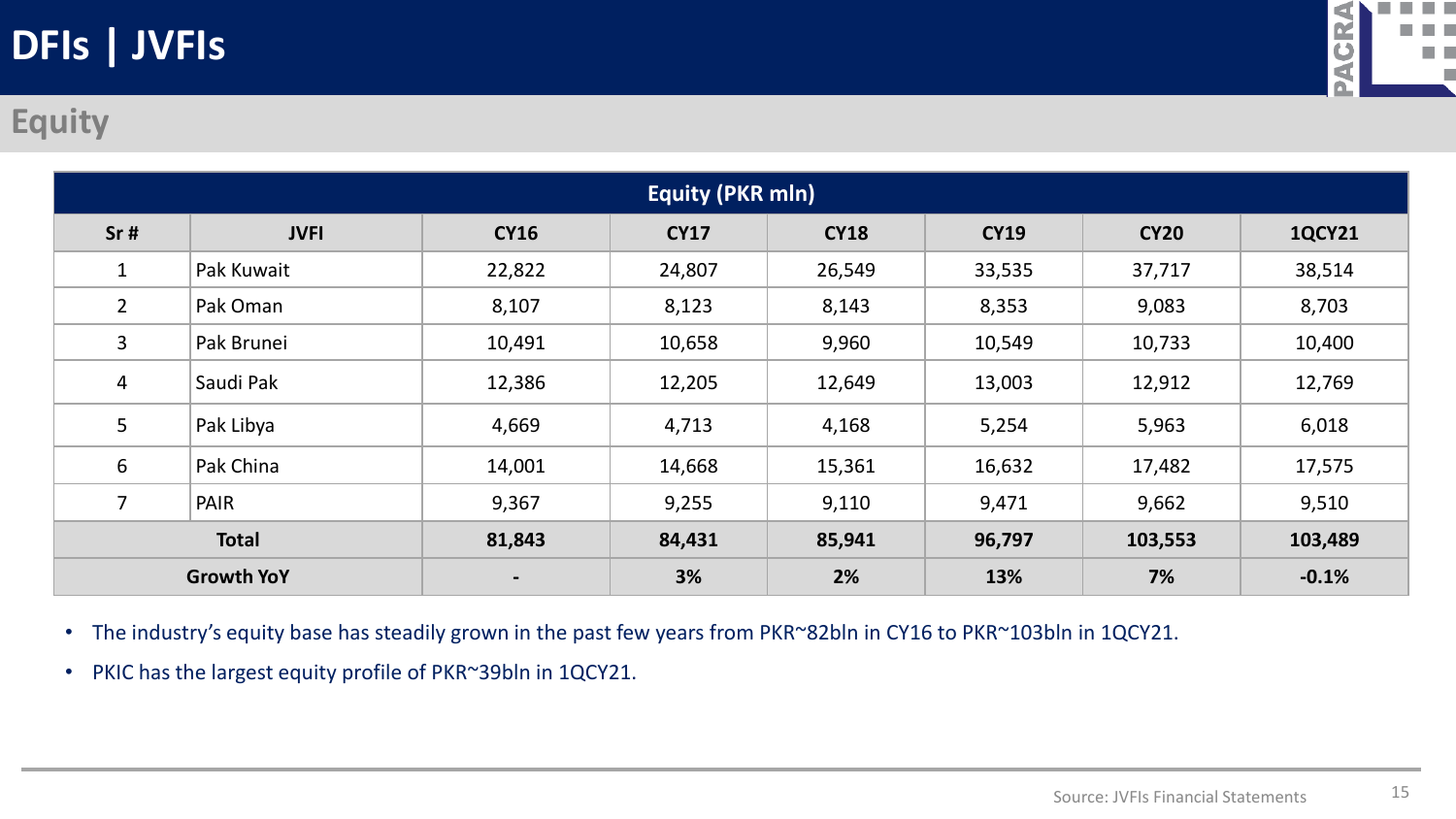

#### **Capital Adequacy**

|                |             |             |             | <b>Equity / Total Assets</b> |             |             |               |                |             |             |             |             |             |             |               |
|----------------|-------------|-------------|-------------|------------------------------|-------------|-------------|---------------|----------------|-------------|-------------|-------------|-------------|-------------|-------------|---------------|
| Sr<br>#        | <b>JVFI</b> | <b>CY16</b> | <b>CY17</b> | <b>CY18</b>                  | <b>CY19</b> | <b>CY20</b> | <b>1QCY21</b> | Sr<br>#        | <b>JVFI</b> | <b>CY16</b> | <b>CY17</b> | <b>CY18</b> | <b>CY19</b> | <b>CY20</b> | <b>1QCY21</b> |
|                | Pak Kuwait  | 39.8%       | 41.3%       | 42.6%                        | 36.6%       | 34.0%       | 29.9%         |                | Pak Kuwait  | 79%         | 85%         | 89%         | 51%         | 35%         | 34%           |
| $\overline{2}$ | Pak Oman    | 28.3%       | 21.5%       | 17.3%                        | 15.6%       | 17.2%       | 17.1%         | $\overline{2}$ | Pak Oman    | 20%         | 13%         | 14%         | 9%          | 9%          | 8%            |
| 3              | Pak Brunei  | 25.6%       | 30.6%       | 24.5%                        | 27.3%       | 26.6%       | 26.1%         | $\overline{3}$ | Pak Brunei  | 31%         | 36%         | 20%         | 18%         | 27%         | 22%           |
| $\overline{4}$ | Saudi Pak   | 45.0%       | 44.6%       | 47.1%                        | 44.5%       | 38.3%       | 40.6%         | $\overline{4}$ | Saudi Pak   | 51%         | 55%         | 66%         | 35%         | 27%         | 29%           |
| 5              | Pak Libya   | 36.6%       | 31.5%       | 17.7%                        | 18.2%       | 24.7%       | 26.4%         | 5              | Pak Libya   | 25%         | 25%         | 20%         | 18%         | 16%         | 15%           |
| 6              | Pak China   | 103.9%      | 93.7%       | 87.3%                        | 73.7%       | 70.7%       | 71.3%         | 6              | Pak China   | 62%         | 60%         | 78%         | 50%         | 56%         | 53%           |
| $\overline{7}$ | <b>PAIR</b> | 76.4%       | 59.3%       | 52.4%                        | 58.0%       | 55.8%       | 53.5%         | $\overline{7}$ | <b>PAIR</b> | 50%         | 52%         | 49%         | 44%         | 45%         | 42%           |
|                | Average     | 50.8%       | 46.1%       | 41.3%                        | 39.1%       | 38.2%       | 37.8%         |                | Average     | 45%         | 46%         | 48%         | 32%         | 31%         | 29%           |

• The average Capital Adequacy Ratio (CAR) of JVFIs has shown a decrease in recent years, falling from ~50.8% in CY16 to ~37.8% in 1QCY21. However, all player's CAR remains well above the minimum requirement of ~12.5% by the State Bank of Pakistan.

• In addition, the equity to total assets ratio has declined from ~45% in CY16 to ~29% in 1QCY21, as the industry has increased its reliance on borrowings to fund its asset base.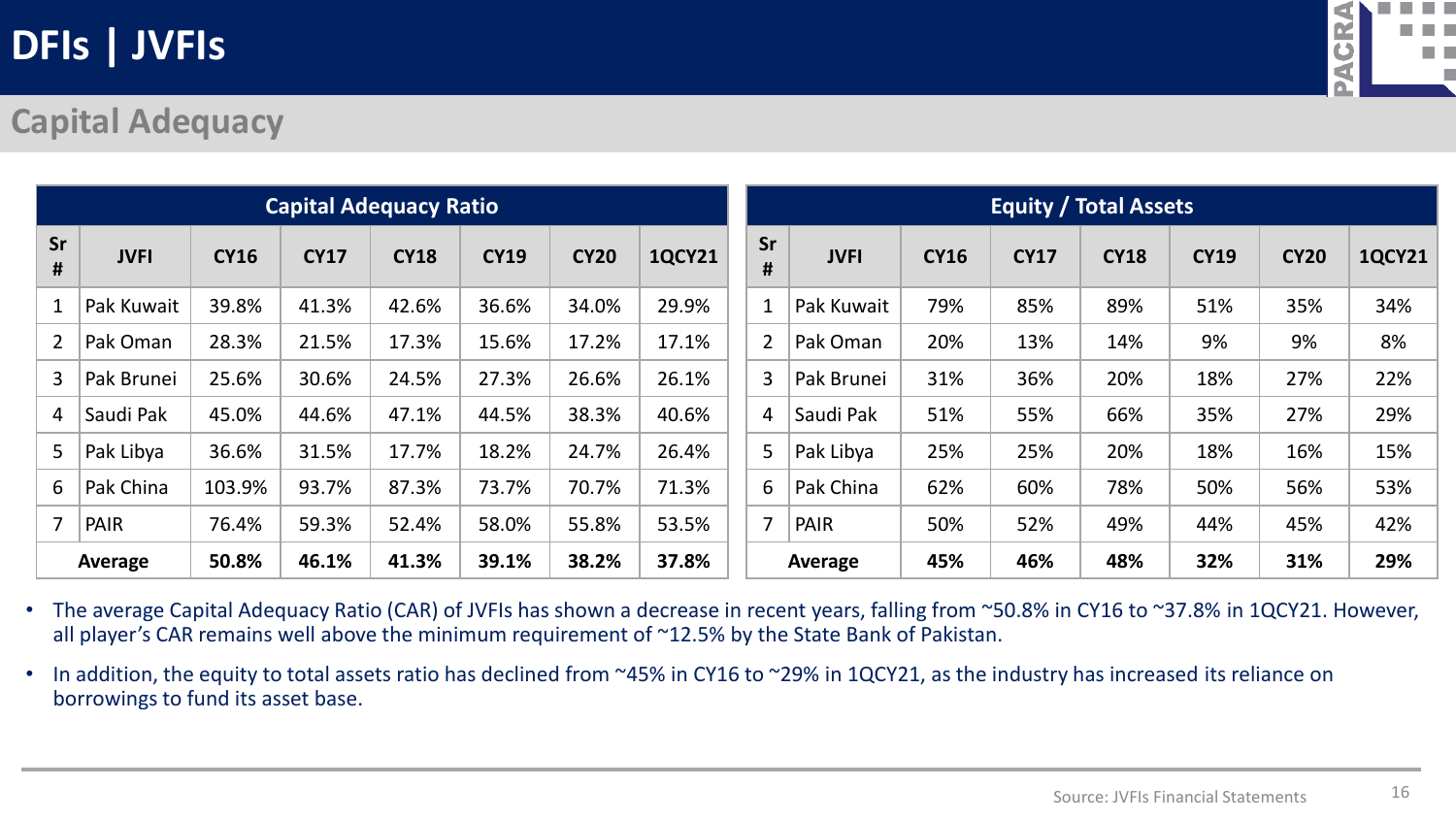

#### **Performance |** Net Interest/Markup Revenue (NIMR)

|                |                   | Growth         |             |             |             |             |               |             |             |             |
|----------------|-------------------|----------------|-------------|-------------|-------------|-------------|---------------|-------------|-------------|-------------|
| Sr#            | <b>JVFI</b>       | <b>CY16</b>    | <b>CY17</b> | <b>CY18</b> | <b>CY19</b> | <b>CY20</b> | <b>1QCY21</b> | <b>CY18</b> | <b>CY19</b> | <b>CY20</b> |
| 1              | Pak Kuwait        | 784            | 637         | 862         | 1,351       | 2,091       | 507           | 35%         | 57%         | 55%         |
| $\overline{2}$ | Pak Oman          | 852            | 856         | 840         | 1,021       | 1,547       | 369           | $-2%$       | 22%         | 52%         |
| 3              | Pak Brunei        | 507            | 553         | 719         | 734         | 768         | 230           | 30%         | 2%          | 5%          |
| $\overline{4}$ | Saudi Pak         | 834            | 743         | 603         | 763         | 992         | 184           | $-19%$      | 27%         | 30%         |
| 5              | Pak Libya         | 313            | 265         | 260         | 77          | 713         | 178           | $-2%$       | $-71%$      | 831%        |
| 6              | Pak China         | 697            | 954         | 1,082       | 1,713       | 1,439       | 287           | 13%         | 58%         | $-16%$      |
| 7              | PAIR              | 710            | 658         | 435         | 943         | 1,004       | 181           | $-34%$      | 117%        | 6%          |
|                | <b>Total</b>      | 4,697          | 4,665       | 4,801       | 6,602       | 8,553       | 1,937         |             |             |             |
|                | <b>Growth YoY</b> | $\blacksquare$ | $-1%$       | 3%          | 38%         | 30%         |               |             |             |             |

• The industry's Net Interest-Markup Revenue (NIMR) exhibited growth of ~30% and stood at PKR~9bln in CY20 as compared to PKR~7bln in CY19. The growth was largely attributable to increase in non-core income, i.e., income from investments.

• The average spread (core and non-core) of JVFIs during CY20 was 0.9%, a significant increase from CY19 when average spread stood at 0.3%. The average spread also remained stable in 1QCY21 at 0.9%. The JVFIs are not earning significant spread from their advances and investments in government securities as borrowing costs are high. On the other hand, JVFIs receive significant non markup/interest income in the form of dividends, gains on securities or share in profits of associates which bolsters their overall profitability.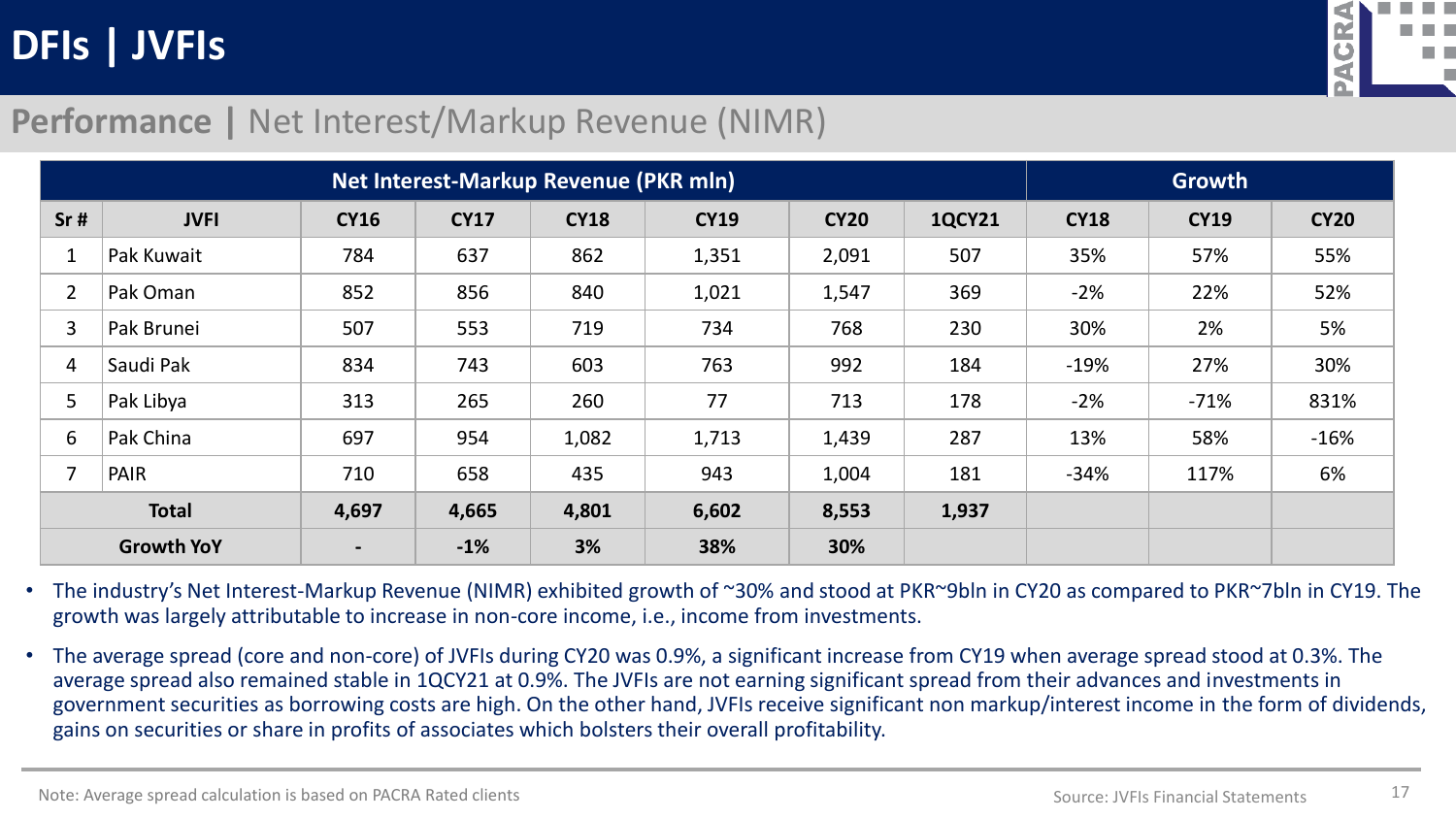

### **Performance |** Profits

|                | <b>Profit Before Tax (PKR mln)</b> |                |             |             |             |             |               |  |                | <b>Profit After Tax (PKR mln)</b> |                |             |             |             |             |               |  |
|----------------|------------------------------------|----------------|-------------|-------------|-------------|-------------|---------------|--|----------------|-----------------------------------|----------------|-------------|-------------|-------------|-------------|---------------|--|
| Sr#            | <b>JVFI</b>                        | <b>CY16</b>    | <b>CY17</b> | <b>CY18</b> | <b>CY19</b> | <b>CY20</b> | <b>1QCY21</b> |  | Sr#            | <b>JVFI</b>                       | <b>CY16</b>    | <b>CY17</b> | <b>CY18</b> | <b>CY19</b> | <b>CY20</b> | <b>1QCY21</b> |  |
|                | Pak Kuwait                         | 4,128          | 2,594       | 3,515       | 5,768       | 7,818       | 2,284         |  | $\mathbf{1}$   | Pak Kuwait                        | 3,452          | 1,850       | 2,768       | 4,743       | 6,344       | 1,880         |  |
| $\overline{2}$ | Pak Oman                           | 1,025          | 745         | 749         | 682         | 1,337       | 279           |  | $\overline{2}$ | Pak Oman                          | 706            | 437         | 464         | 504         | 972         | 198           |  |
| 3              | Pak Brunei                         | 1,333          | 671         | 503         | 458         | 1,033       | 152           |  | 3              | Pak Brunei                        | 476            | 470         | 276         | 366         | 718         | 107           |  |
| 4              | Saudi Pak                          | 963            | 860         | 698         | 405         | 809         | 118           |  | $\overline{4}$ | Saudi Pak                         | 801            | 627         | 408         | 267         | 616         | 114           |  |
| 6              | Pak Libya                          | 1,042          | 84          | (261)       | (277)       | 460         | 145           |  | 5              | Pak Libya                         | 603            | 48          | (323)       | (304)       | 304         | 134           |  |
| 5              | Pak China                          | 858            | 970         | 912         | 1,066       | 1,166       | 129           |  | 6              | Pak China                         | 962            | 671         | 619         | 760         | 773         | 93            |  |
|                | <b>PAIR</b>                        | 861            | 368         | 11          | 394         | 506         | 107           |  | $\overline{7}$ | <b>PAIR</b>                       | 615            | 230         | (10)        | 241         | 387         | 74            |  |
|                | <b>Total</b>                       | 10,210         | 6,291       | 6,129       | 8,496       | 13,130      | 3,215         |  |                | <b>Total</b>                      | 7,615          | 4,333       | 4,202       | 6,578       | 10,115      | 2,600         |  |
|                | <b>Growth YoY</b>                  | $\blacksquare$ | $-38%$      | $-3%$       | 39%         | 55%         |               |  |                | <b>Growth YoY</b>                 | $\blacksquare$ | $-43%$      | $-3%$       | 57%         | 54%         |               |  |

• The industry's profits grew significantly during CY20, with Profit Before Tax (PBT) increasing ~55% from PKR~8bln in CY19 to PKR~13bln in CY20. Meanwhile Profit After Tax (PAT) also increased ~54% from PKR~7bln in CY19 to PKR~10bln.

- The Return on Assets (ROA) of JVFIs has remained relatively stable at around ~2% from CY17 to CY20.
- Meanwhile, Return on Equity (ROE) has been on an increasing trend, standing at ~10% in CY20 as compared to ~5% in CY17.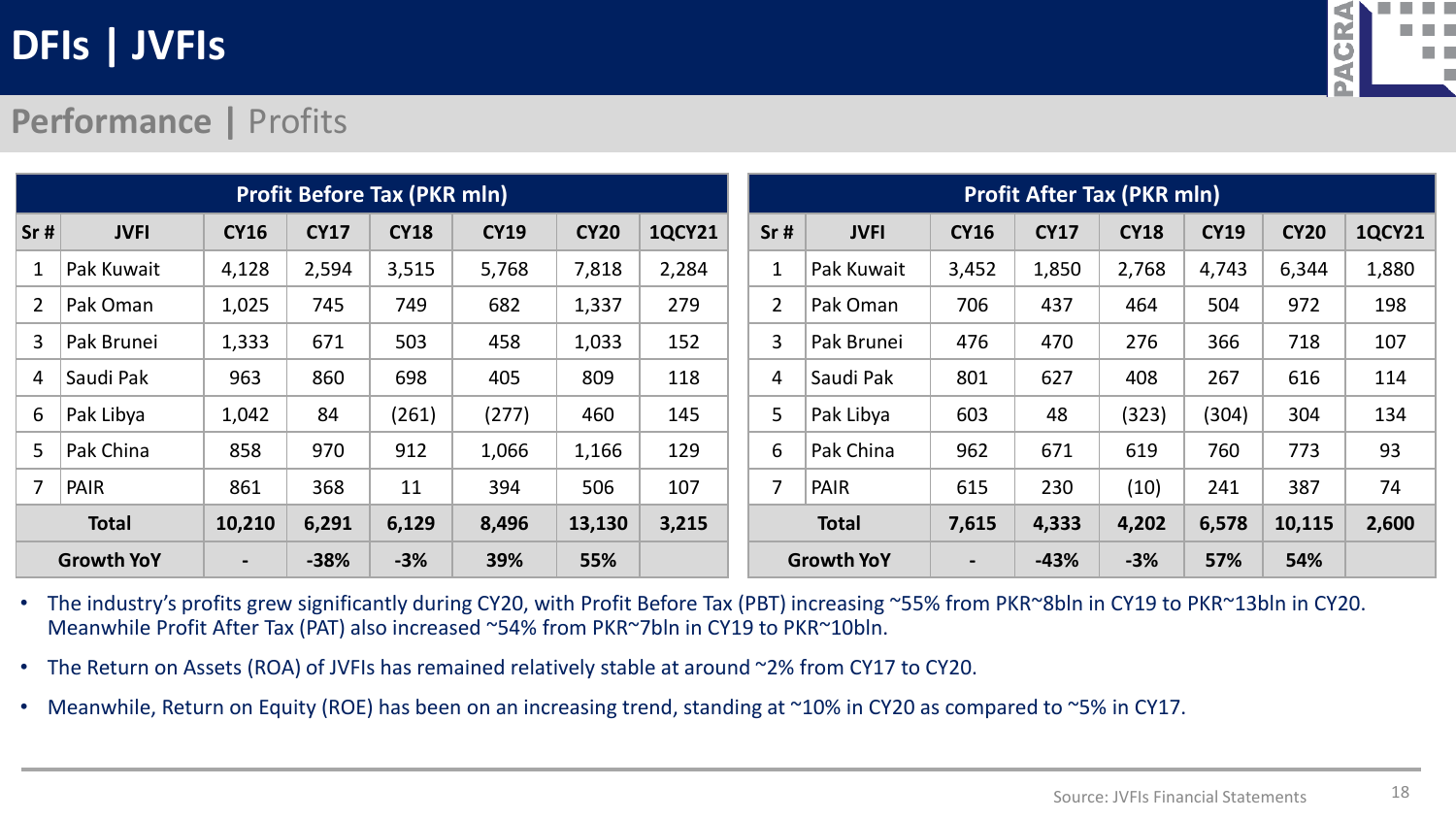# **DFIs | Specific Objective**

#### **Pakistan Microfinance Investment Company**

|                                       | <b>Pakistan Microfinance Investment Company Limited</b> |                               |             |             |             |               |  |  |  |
|---------------------------------------|---------------------------------------------------------|-------------------------------|-------------|-------------|-------------|---------------|--|--|--|
|                                       | <b>Financial Position</b>                               |                               |             |             |             |               |  |  |  |
| <b>PKR</b> mln                        | <b>CY16</b>                                             | <b>CY17</b>                   | <b>CY18</b> | <b>CY19</b> | <b>CY20</b> | <b>1QCY21</b> |  |  |  |
| <b>Total Investment</b>               | 2,350                                                   | 950                           | 825         | 2,094       | 1,617       | 1,651         |  |  |  |
| Financing - Net                       |                                                         | 11,381                        | 20,533      | 22,823      | 22,365      | 21,899        |  |  |  |
| Cash & Bank Balances                  |                                                         | 67                            | 56          | 806         | 212         | 126           |  |  |  |
| <b>Total Assets</b>                   | 5,917                                                   | 12,837                        | 22,087      | 27,192      | 27,422      | 26,620        |  |  |  |
| Loans & Borrowings                    |                                                         |                               | 1,999       | 7,666       | 8,207       | 7,569         |  |  |  |
| <b>Subordinated loans</b>             |                                                         | 6,699                         | 13,490      | 12,347      | 12,082      | 11,787        |  |  |  |
| <b>Equity</b>                         | 5,817                                                   | 5,969                         | 6,245       | 6,286       | 6,693       | 6,749         |  |  |  |
| <b>Total Equity &amp; Liabilities</b> | 5,917                                                   | 12,837                        | 22,087      | 27,192      | 27,422      | 26,620        |  |  |  |
|                                       |                                                         | <b>Performance Indicators</b> |             |             |             |               |  |  |  |
| <b>PKR</b> mln                        | <b>CY16</b>                                             | <b>CY17</b>                   | <b>CY18</b> | <b>CY19</b> | <b>CY20</b> | <b>1QCY21</b> |  |  |  |
| Revenue                               | 17                                                      | 713                           | 1,739       | 3,633       | 3,256       | 657           |  |  |  |
| <b>PBT</b>                            | (66)                                                    | 185                           | 399         | 68          | 581         | 106           |  |  |  |
| <b>PAT</b>                            | (67)                                                    | 152                           | 277         | 39          | 403         | 56            |  |  |  |



- Pakistan Microfinance Investment Company Limited (PMIC), incorporated in August 2016, is licensed to carry out Investment Finance activities as a Non-Banking Financial Company (NBFCs) under NBFC Rules 2003 and NBFC Regulations 2008
- PMIC's profitability improved significantly with net profit ratio increasing from ~1% in CY19 to ~12% in CY20, largely due to decline in provision expense.
- Meanwhile, in 1QCY20, the net profit ratio declined to ~9% as non-mark-up expenses rose during the period.
- PMIC's liquidity and capitalization indicators remained relatively stable during the period.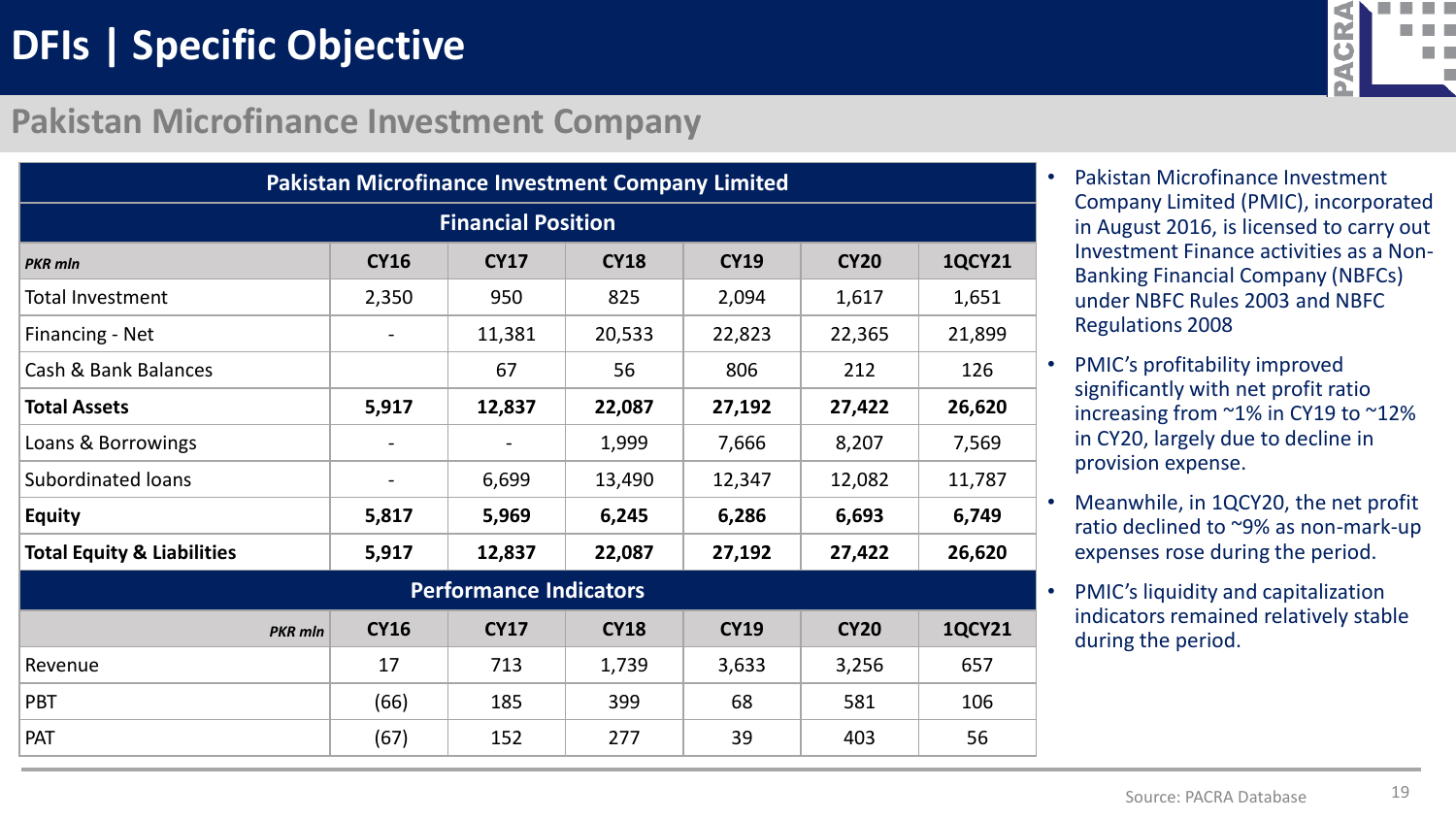

#### **Regulatory Framework**

- The Development Financial Institutions (DFIs) operating in Pakistan are regulated by the State Bank of Pakistan (SBP) and are notified under section 3A of the Banking Companies Ordinance, 1962 which specifies the provisions and sections of the Ordinance that are applicable to DFIs.
- In addition, DFIs are also required to comply with SBP's Prudential Regulations which provide guidance regarding risk management, corporate governance and operations of financial institutions.
- As per SBP regulations, the Minimum Capital Requirement (MCR) for DFIs is PKR 6bln. In addition, DFIs are required to maintain a Capital Adequacy Ratio (CAR) of 12.5% in line with the Basel III framework.
- In response to the COVID-19 pandemic, SBP introduced some measures to provide regulatory relief to the financial sector. This included the reduction of the Capital Conservation Buffer from 2.5% to 1.5%. This reduced CAR requirements by 1%, from 12.5% to 11.5%.
- During October 2020, SBP issued guidelines for DFIs to undertake Shariah compliant businesses and operations, as a part of its effort to expand the scope of Shariah compliant financial services in the country. Those DFIs who wish to commence Shariah compliant business and operations will be required to apply to State Bank for issuance of license and grant of permission respectively under these guidelines.
- These guidelines cover various areas including minimum capital adequacy, requirements related to sponsor directors, business plan, Shariah governance, application fees, and preconditions for commencement of business.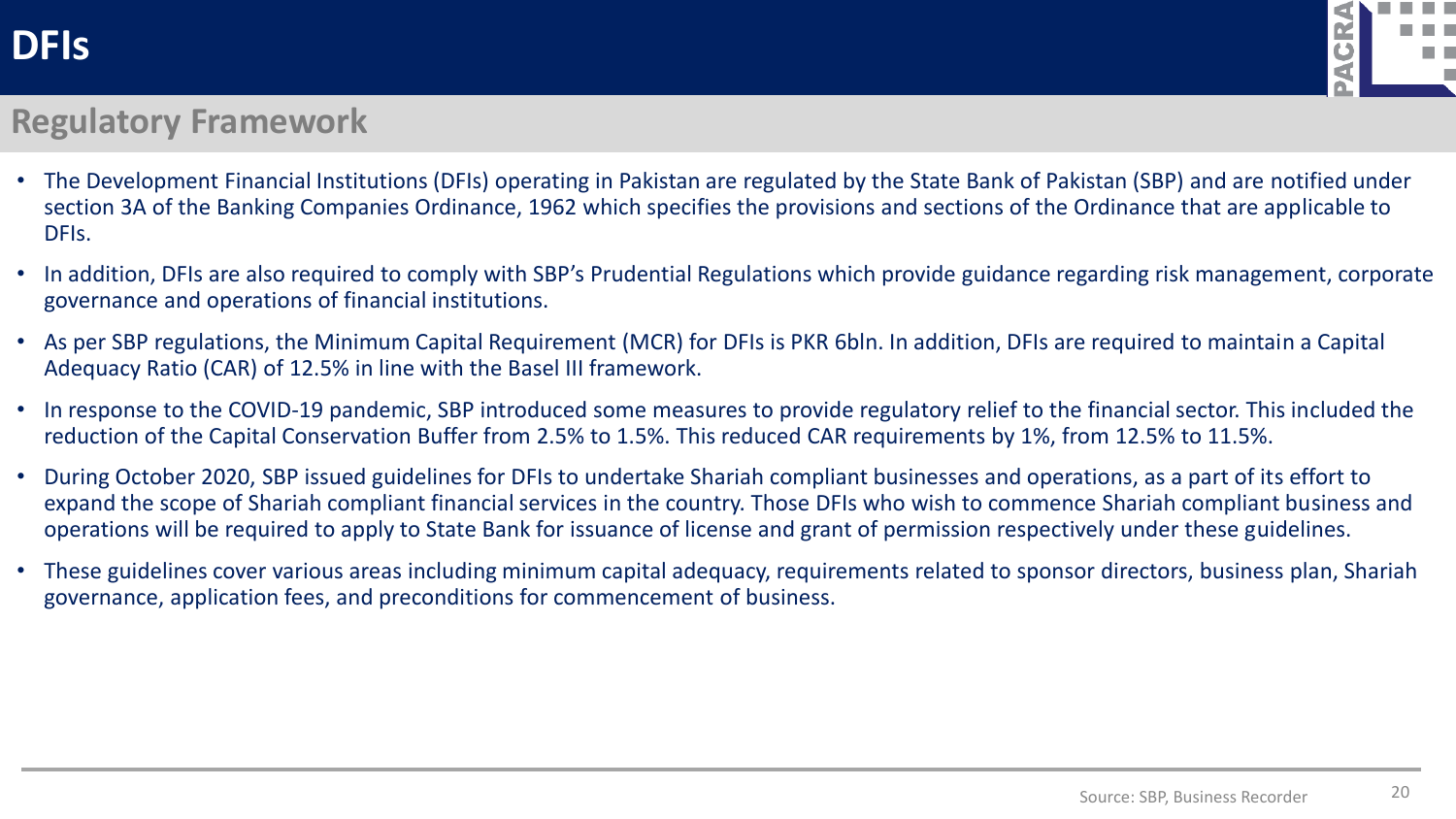### **DFIs**



#### **Rating Curve**

- PACRA rates 4 DFIs while VIS rates 6 DFIs.
- DFIs have high ratings reflective of their strong financial profile due to Sovereign Ownership and sound financial matrix.

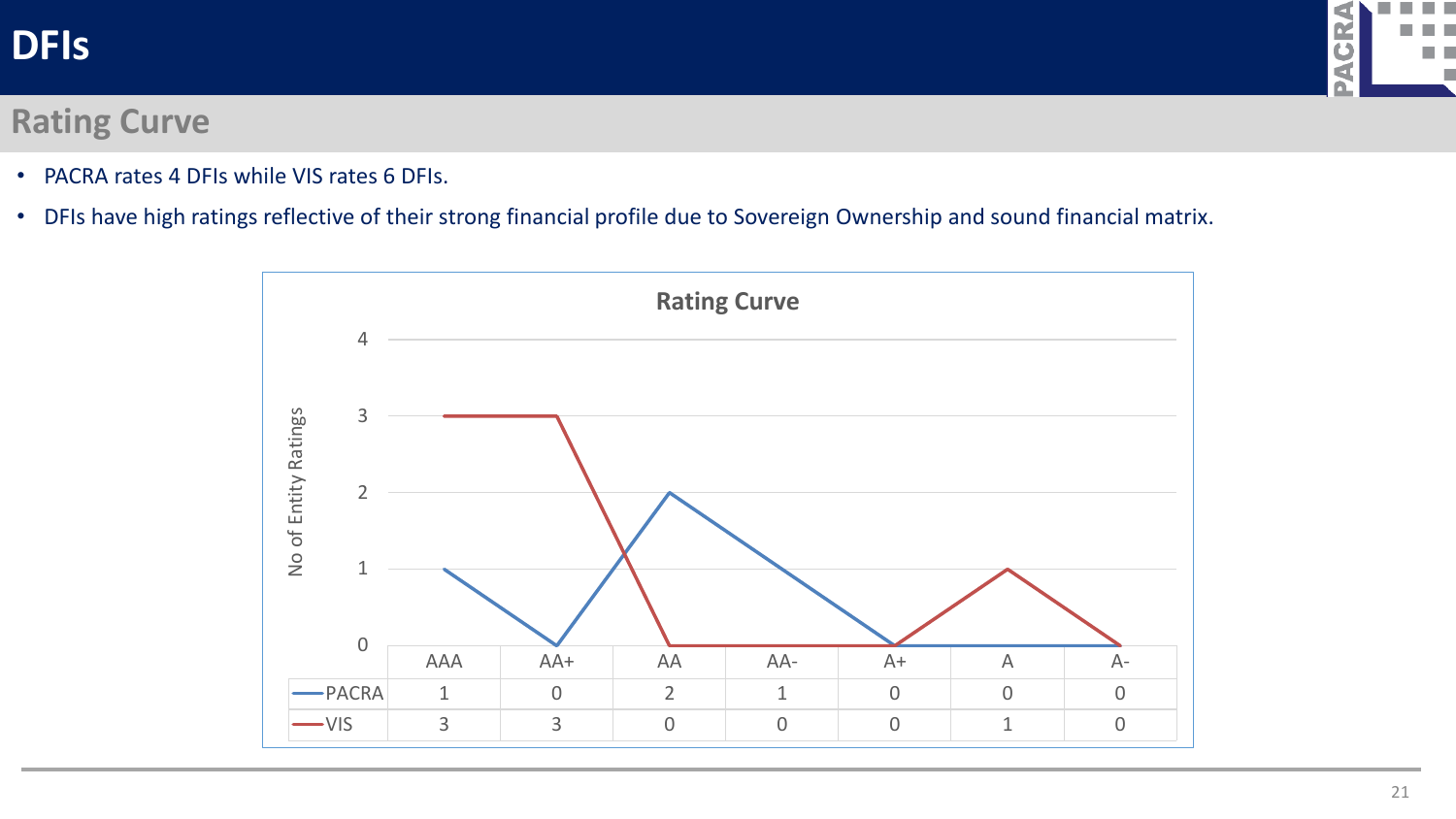### **DFIs**



### **SWOT Analysis**

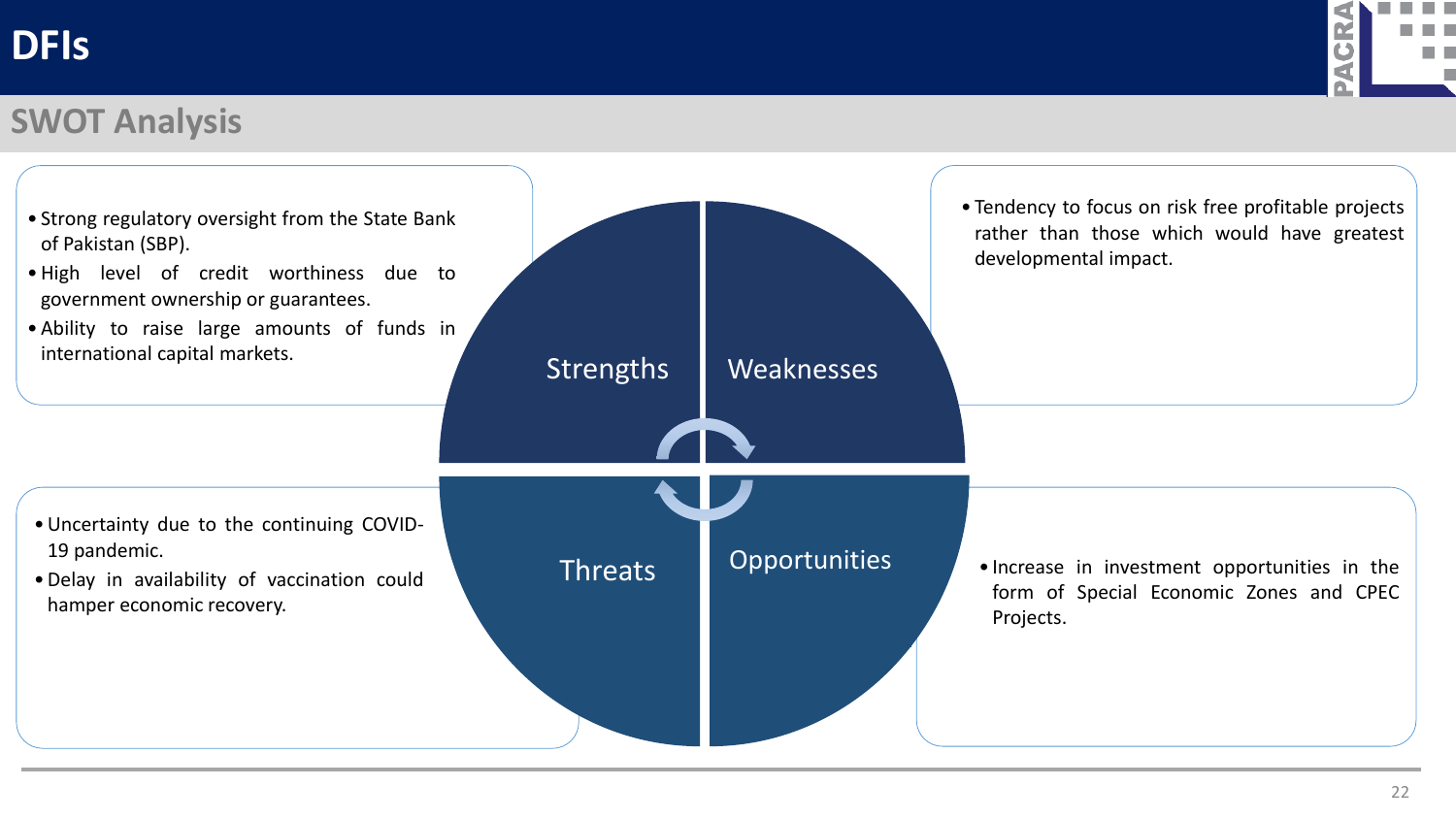### **DFIs | Outlook & Future Prospects**

### **Outlook: STABLE**

- The domestic economy has started to gradually recover from the impact of the COVID-19 pandemic which slowed down industrial activities and bought various businesses to a halt. The third wave of the virus is subsiding and vaccinations are increasing steadily reducing the likelihood of another severe wave which could hinder economic activity.
- The economic recovery is exhibited by the GDP growth of ~3.9% during FY21 (based on provisional figures). Among the contributors of GDP growth is industrial activity which has picked up in various sectors with the Large Scale Manufacturing Industries output increasing ~12.84% YoY during the first ten months of FY21.
- The industry's ratio of NPLs to Total Loans has been on a declining trend in recent years, falling from ~17.5% in CY16 to ~13.3% in 1QCY21.
- The decision taken by the State Bank of Pakistan (SBP) to lower the policy rate by 625bps to 7% in the last quarter of FY20 has lowered the borrowing costs for the industry. Moreover, the interest rate is also not expected to witness any major hike in the short-term.
- The inflation level in the country has also declined. The average inflation rate during 11MFY21 stood at ~8.83% as compared to an average inflation rate of ~10.7% during FY20.